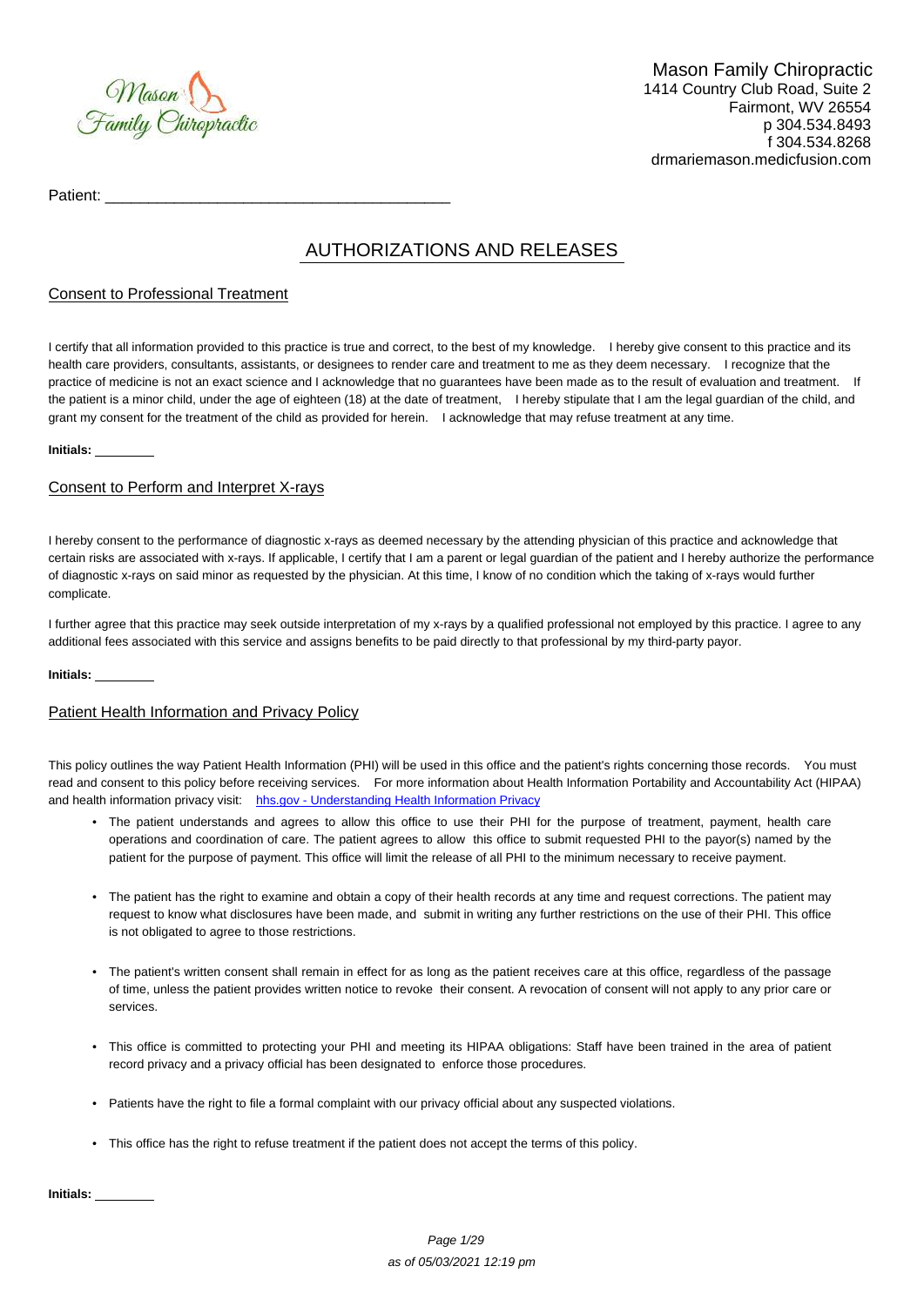

## Financial Obligation and Appointment Policy

I hereby accept full financial responsibility for services rendered by this practice. I accept full responsibility for any fees incurred, regardless of insurance coverage. I understand that my insurance carrier may not approve or reimburse my medical services in full due to usual and customary rates, benefit exclusions, coverage limits, lack of authorization, or medical necessity. I further understand that I am responsible for fees not paid in full, co-payments, and policy deductibles and co-insurance except where my liability is limited by contract or State or Federal law. In some cases, exact insurance benefits cannot be determined until the insurance company receives the claim.

Should the account be referred to an attorney or collection agency for collection, I shall pay all fees, including but not limited to legal fees, collection agency fees, and any and all other expenses incurred in the collection of past due accounts. It is my responsibility to notify this practice of any changes in my health care coverage.

You may direct any questions regarding this financial obligation to the clinic manager or physician.

#### **Initials:**

#### Females: Regarding Possibility of Pregnancy

This is to certify that, to the best of my knowledge, I am NOT pregnant. The doctor and certified staff have permission to perform diagnostic x-rays. I am aware that taking x-rays, particularly those involving the pelvis, can be hazardous to a fetus.

#### **Initials:**

## Assignment of Benefits and Release of Records

I hereby assign to this practice all of my medical and procedure benefits to which I am entitled, including major medical benefits. I hereby authorize and direct my insurance carrier(s), including Medicare and other government sponsored programs if applicable, private insurance and any other health plans to issue payment directly to this practice for medical services rendered. This assignment is irrevocable.

I hereby authorize this practice to release any medical or other information required by third party payors, including government agencies, insurance carriers, or any other entities necessary to determine insurance benefits or benefits payable for related services and supplies provided to me by the practice.

#### **Initials:**

#### Insurance / Medicare payment-Signature on File

I certify that the information given by me in applying for insurance and/or Medicare payment is true and correct.

I authorize this office and/or doctor to act as my agent in helping me obtain payment of my insurance and/ or Medicare benefits, and I authorize payment of these benefits to this clinic and/or doctor of record on my behalf for any services and materials furnished.

#### **Initials:**

## Consent to Chiropractic Treatment

Please read this entire section regarding chiropractic care prior to accepting it. It is important that you understand the information contained in this section. Please ask questions before you accept it if there is anything that is unclear. You are the decision maker for your health care. Part of the role of this clinic is to provide you with information to assist you in making informed choices. This process is often referred to as 'informed consent' and involves your understanding and agreement regarding the care that this clinic recommends, the benefits and risks associated with the care, alternatives, and the potential effect on your health if you choose not to receive the care. The nature of the chiropractic analysis and treatment The primary treatment that is performed by a Doctor of Chiropractic is spinal manipulative therapy. This clinic may use that procedure to treat you. This may include the use of the hands or a mechanical instrument upon your body in such a way as restore normal joint motion. It may cause an audible 'pop' or 'click,' much as you have experienced when you 'crack' your knuckles. You may feel a sense of movement. Analysis/ Examination / Treatment As a part of the analysis, examination, and treatment, the doctor may want to employ a variety of procedures as may be deemed necessary. These procedures include but are not limited to: Spinal manipulative therapy, chiropractic adjustments, vital signs, range of motion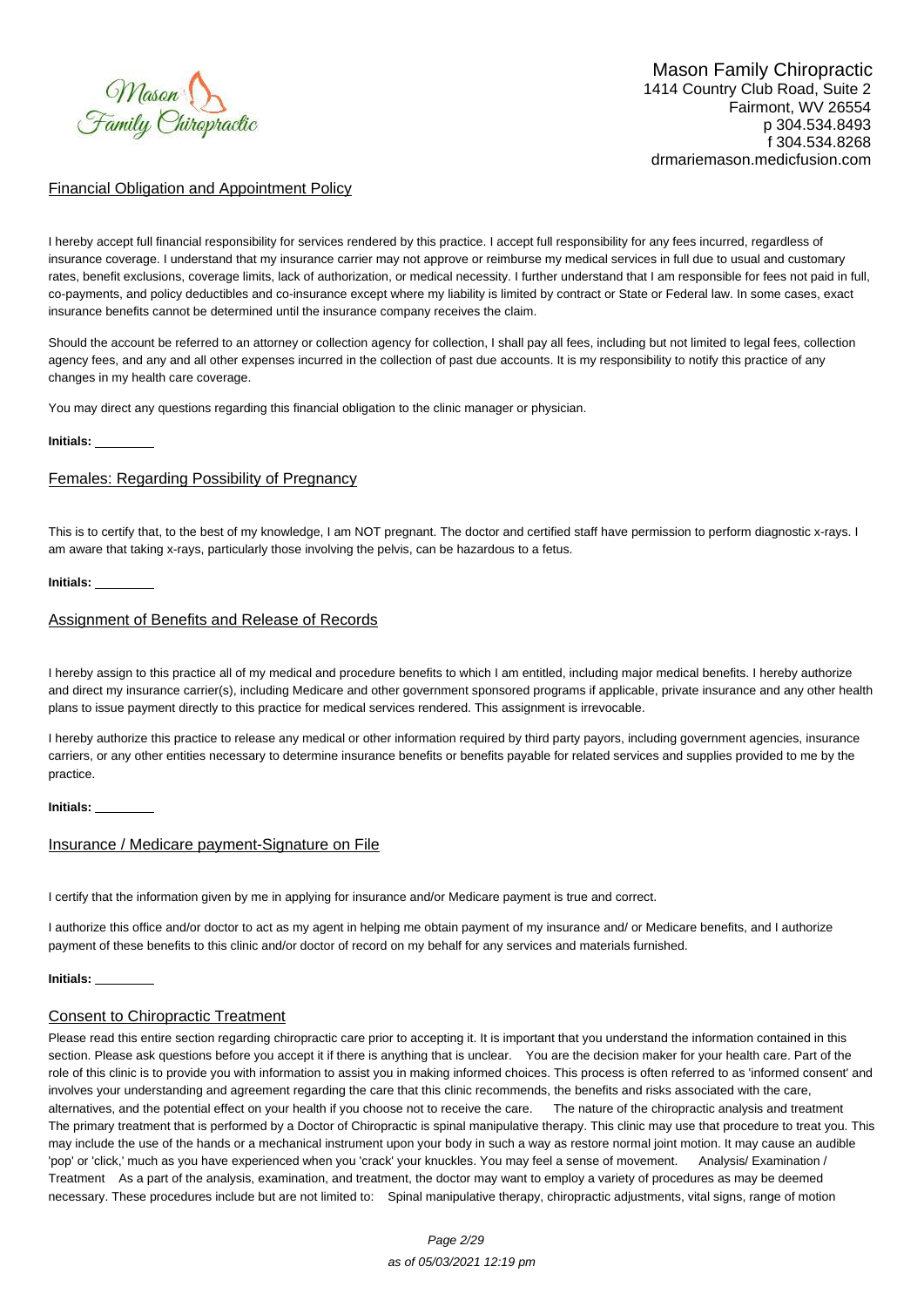

testing, palpation, orthopedic testing, basic neurological testing, postural analysis testing, muscle strength testing, radiographic studies, scanning of feet, EMS, exercises, acupuncture, myofascial treatments, hot/cold therapy, mechanical traction, traction/decompression, laser therapy, vibrational pivot platform, or cranial balloon adjustments (CFR). By accepting this document you are consenting to these procedures as recommended/prescribed by this clinic. The material risks inherent in chiropractic adjustment. It is important that you understand, as with all health care approaches, results are not guaranteed, and there is no promise to cure. As with all types of health care interventions, there are some risks to care, including, but not limited to: muscle spasms, aggravating and/or temporary increase in symptoms, lack of improvement of symptoms, burns and/or scarring from electrical stimulation or from hot or cold therapies, including but not limited to hot packs and ice, fractures (broken bones), disc injuries, strokes, dislocations, strains, and sprains. With respect to strokes, there is a rare but serious condition known as an 'arterial dissection' that typically is caused by a tear in the inner layer of the artery that may cause the development of a thrombus (clot) with the potential to lead to a stroke. The best available scientific evidence supports the understanding that chiropractic adjustment does not cause a dissection in a normal, healthy artery. Disease processes, genetic disorders, medications, and vessel abnormalities may cause an artery to be more susceptible to dissection. Strokes caused by arterial dissections have been associated with over 72 everyday activities such as sneezing, driving, and playing tennis. The probability of those risks occurring. Fractures are rare occurrences and generally result from some underlying weakness of the bone which the provider will check during the taking of your history during examination and X-ray. Arterial dissections occur in 3-4 of every 100,000 people whether they are receiving health care or not. Patients who experience this condition often, but not always, present to their medical doctor or chiropractor with neck pain and headache. Unfortunately a percentage of these patients will experience a stroke. The reported association between chiropractic visits and stroke is exceedingly rare and is estimated to be one in one million to one in two million cervical adjustments. For comparison, the incidence of hospital admissions attributed to aspirin use from major GI events of the entire (upper and lower) GI tract was 1219 events/ per one million persons and the risk of death has been estimated at 140 per one million users. The availability and nature of other treatment options. Other treatment options for your condition may include:

- Self-administered, over-the-counter analgesics and rest
- Medical care and prescription drugs such as anti-inflammatories, muscle relaxants, and pain-killers
- Hospitalization
- Surgery

 If you chose to use one of the above noted other treatment options you should be aware that there are risks and benefits of such options and you may wish to discuss these with your primary medical physician. The risks and dangers to remaining untreated. Remaining untreated may allow the formulation of adhesions and reduce mobility which may set up a pain reaction further reducing mobility. Over time this process may complicate treatment, making it more difficult and less effective the longer it is postponed. I have read or have had read to me the above explanation of the chiropractic adjustment and related treatment. I have discussed with the clinic any questions and concerns I have and they have been answered to my satisfaction. By accepting, I state that I have weighed the risks involved in undergoing treatment and have decided that it is in my best interest to undergo the treatment recommended. Having been informed of the risks, I hereby give my consent to that treatment.

**Initials:** 

# Females: Consent to X-Ray During Pregnancy

This is to certify that, I am or may be pregnant and that the doctor or certified staff has my permission to perform diagnostic x-rays involving any cervical spine (neck) or extremities (arms or legs), on the condition that lead shielding be used over the trunk of my body. I have been advised that certain x-rays, particularly those involving the pelvis, can be hazardous to a fetus.

**Initials:** 

Signature: Date: Date: Date: Date: Date: Date: Date: Date: Date: Date: Date: Date: Date: Date: Date: Date: Date: Date: Date: Date: Date: Date: Date: Date: Date: Date: Date: Date: Date: Date: Date: Date: Date: Date: Date: D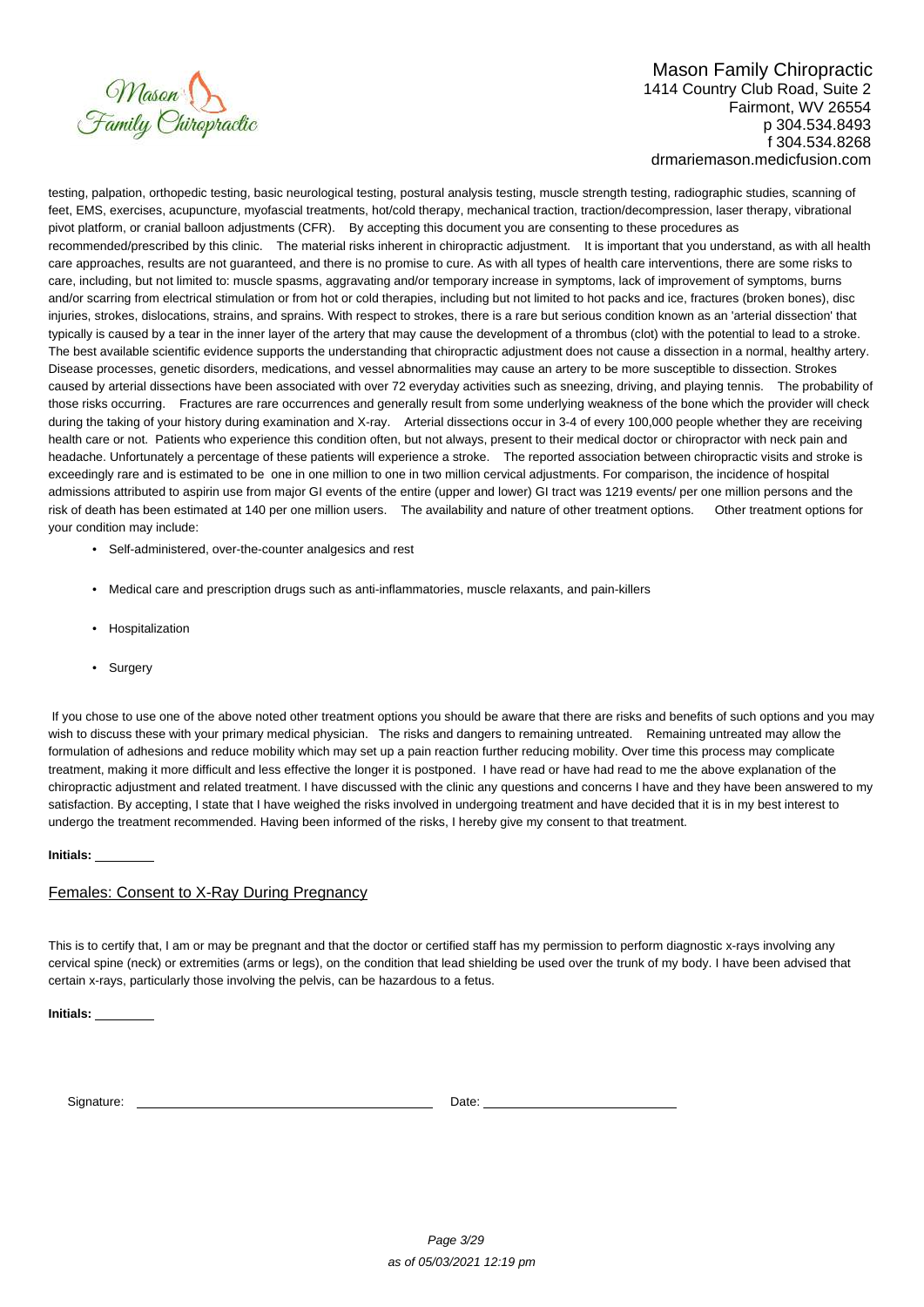Mason<br>Family Chiropractic

Dear Patient:

Welcome to the world of Electronic Health Record keeping! Our practice has created a secure electronic patient record for you, allowing you to log into our site, create and update your private health record, and even schedule and re-schedule your own appointments.

Our free patient portal is available to you 24 hours a day, seven days a week, from the privacy and convenience of your own computer.

This system helps us work together to maintain safe, secure, accurate and up-to-date medical records for you. From now on, your important health information will be available to you when and where you need it, from any computer with a high-speed internet connection.

Registration, security and access are very similar to those used for on-line banking. To register, you will be required to provide the following information:

• Access Code:

• Your email address (your email address will be your user name for log-in purposes)

• A password (you will create a password during registration)

After registering, you will receive an activation email. This is very important! This email helps us verify that the email address you provide is working. When you receive the activation email, follow the instructions to activate your account and access it securely.

To get started, visit our web site:

#### drmariemason.medicfusion.com

Look for the Patient login icon. After you register and activate your account, you can log in and look around your electronic medical record. An on-page tutorial, located at the top-right of the page, provides a video tour of the system and its features.

Questions? Just ask us, or contact free tech support:

support@medicfusion.com

Thank you for helping us provide you with this free service!

eForms courtesy of Medicfusion **www.medicfusion.com**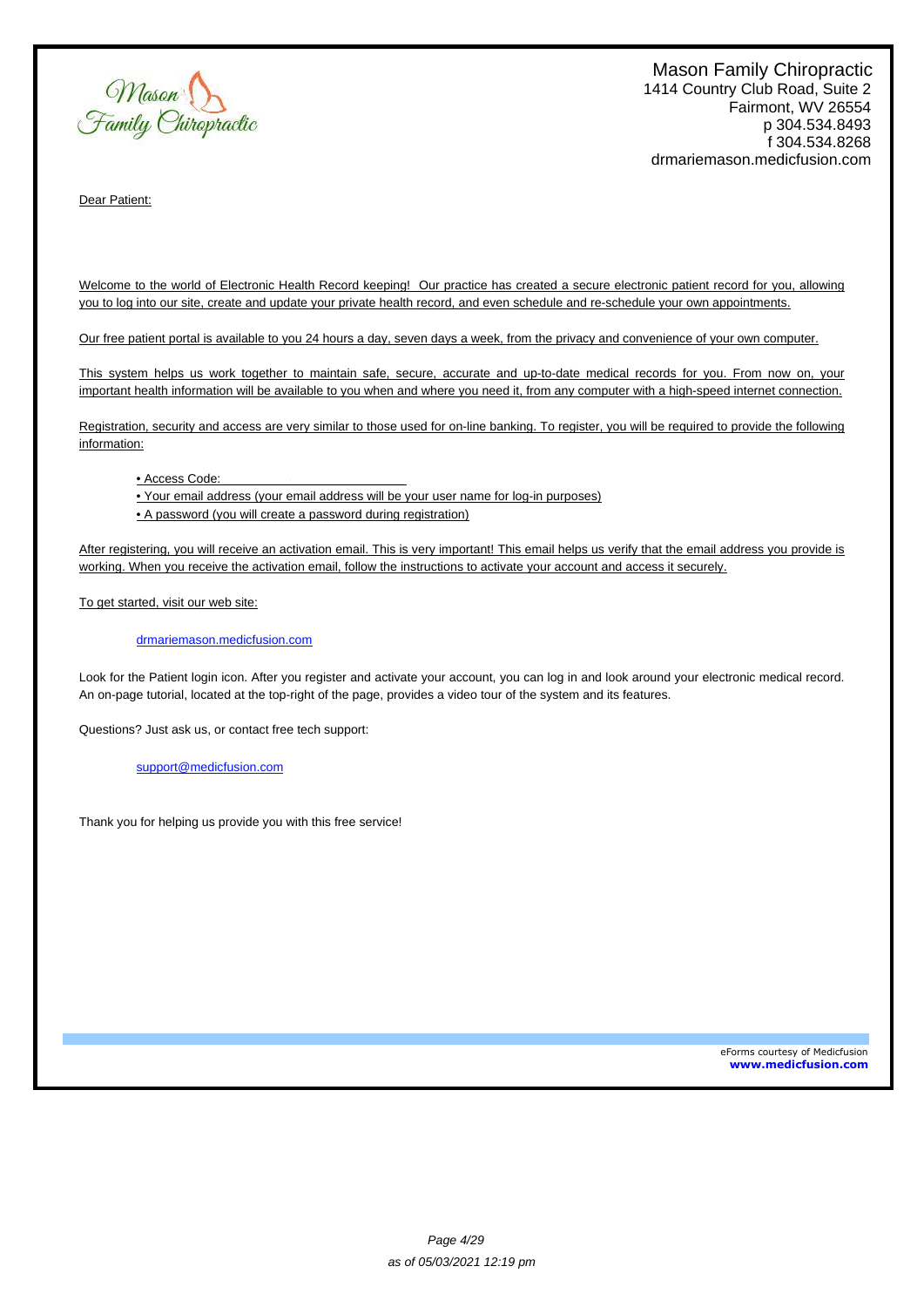

# **Patient Profile**

|                                                                                                                                                                                               |                              |               |                | <b>Personal Information</b> |                                                                                                                                                                          |                                          |         |
|-----------------------------------------------------------------------------------------------------------------------------------------------------------------------------------------------|------------------------------|---------------|----------------|-----------------------------|--------------------------------------------------------------------------------------------------------------------------------------------------------------------------|------------------------------------------|---------|
| Full Name:                                                                                                                                                                                    | Last                         |               |                | First                       |                                                                                                                                                                          | M.I.                                     | Jr / Sr |
| Address:                                                                                                                                                                                      | <b>Street Address</b>        |               |                |                             |                                                                                                                                                                          | Apartment/Unit #                         |         |
|                                                                                                                                                                                               | City                         |               |                |                             | <b>State</b>                                                                                                                                                             | ZIP Code                                 |         |
| Primary Phone:                                                                                                                                                                                |                              |               |                | H/M/B Alternate Phone:      |                                                                                                                                                                          | <u> 1989 - Johann Barbara, martxa al</u> | H/M/B   |
| Birth Date:                                                                                                                                                                                   |                              |               |                |                             |                                                                                                                                                                          |                                          |         |
| Social Security Number #:                                                                                                                                                                     |                              |               |                |                             |                                                                                                                                                                          |                                          |         |
| Gender:                                                                                                                                                                                       | $\Box$ Male<br>$\Box$ Female |               |                |                             |                                                                                                                                                                          |                                          |         |
| Race:<br>□ American Indian or Alaska Native<br>$\Box$ Asian<br>□ Black or African American<br>□ Native Hawaiian or Other Pacific Islander<br>$\Box$ White<br>□ Declined □ Unknown/Unavailable |                              |               |                |                             |                                                                                                                                                                          |                                          |         |
|                                                                                                                                                                                               |                              |               |                |                             | Ethnicity: □ Hispanic or Latino □ Not Hispanic or Latino □ Declined □ Unknown/Unavailable                                                                                |                                          |         |
|                                                                                                                                                                                               |                              |               |                |                             | Prim. Language: □ Arabic □ Chinese □ English □ French □ German □ Greek □ Hebrew □ Italian<br>□ Japanese □ Korean □ Spanish □ Vietnamese □ Declined □ Unknown/Unavailable |                                          |         |
| Email Address:                                                                                                                                                                                |                              |               |                |                             |                                                                                                                                                                          |                                          |         |
|                                                                                                                                                                                               |                              |               |                |                             |                                                                                                                                                                          |                                          |         |
| Time Zone:                                                                                                                                                                                    |                              |               |                |                             |                                                                                                                                                                          |                                          |         |
| Does your time zone participate in Daylight Savings Time? $\Box$ Yes                                                                                                                          |                              |               |                | $\Box$ No                   |                                                                                                                                                                          |                                          |         |
| Marital Status:                                                                                                                                                                               |                              | $\Box$ Single | $\Box$ Married | $\Box$ Widowed              | $\Box$ Divorced                                                                                                                                                          |                                          |         |
| Do you have any dependents?                                                                                                                                                                   |                              | $\square$ Yes | $\square$ No   |                             |                                                                                                                                                                          |                                          |         |
| Are you a full-time student?                                                                                                                                                                  |                              | $\Box$ Yes    | $\Box$ No      |                             |                                                                                                                                                                          |                                          |         |
| Health Insurance?                                                                                                                                                                             |                              | $\Box$ Yes    | $\Box$ No      |                             |                                                                                                                                                                          |                                          |         |
| Responsible Party:                                                                                                                                                                            |                              | $\Box$ You    | $\Box$ Other   | (parent, spouse, etc.)      |                                                                                                                                                                          |                                          |         |
|                                                                                                                                                                                               |                              |               |                |                             |                                                                                                                                                                          | www.medicfusion.com                      |         |
|                                                                                                                                                                                               |                              |               |                |                             | eForms courtesy of Medicfusion. Available on the web 24/7.<br>The Medicfusion logo and all related indicia are trademarks of,                                            |                                          |         |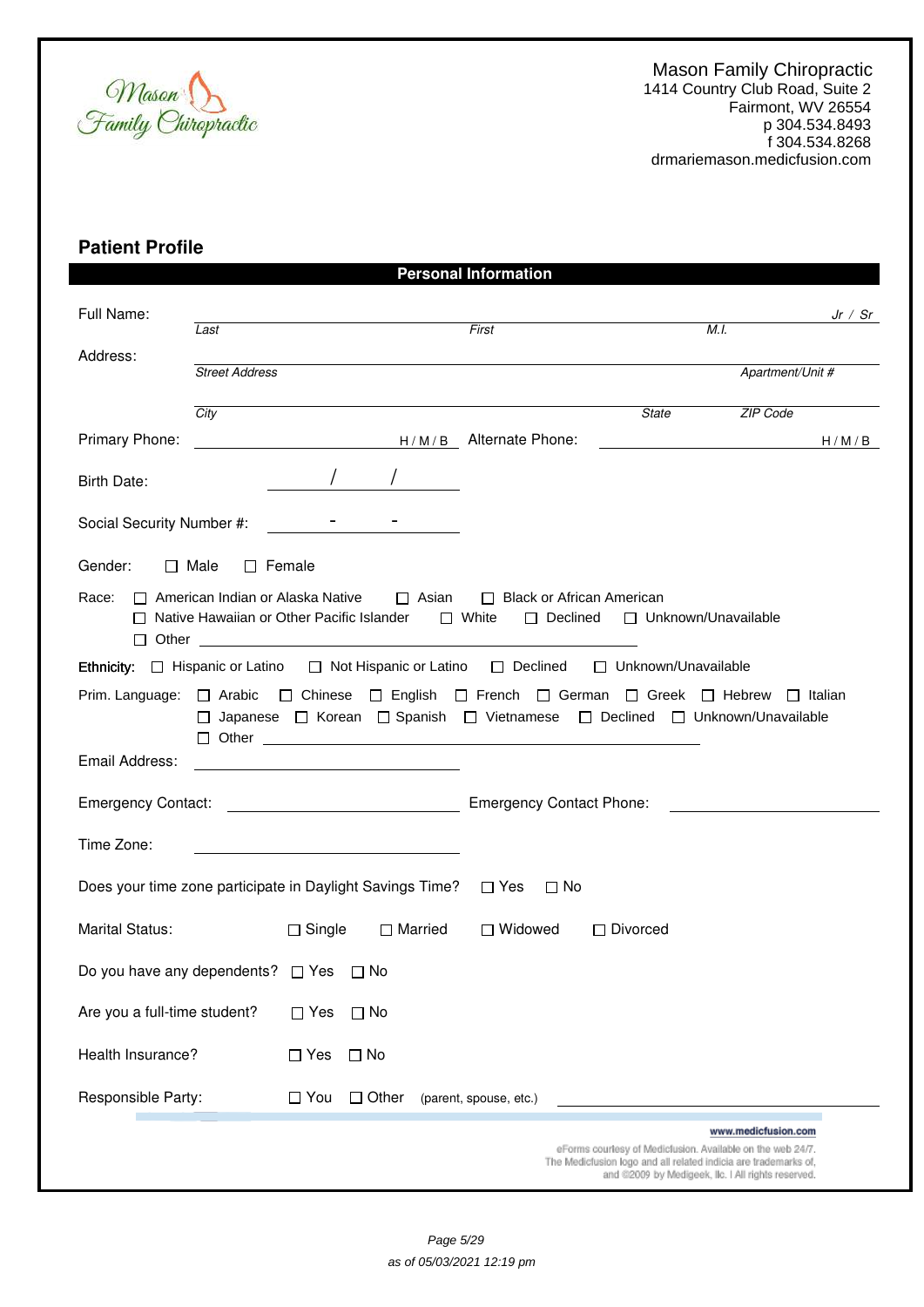

# **Physician Form**

| □ Chiropractic        | $\Box$ Family | $\Box$ Specialist                                    |                                                                                                                  |                                                                                                                               |
|-----------------------|---------------|------------------------------------------------------|------------------------------------------------------------------------------------------------------------------|-------------------------------------------------------------------------------------------------------------------------------|
| <b>First Name</b>     |               |                                                      |                                                                                                                  |                                                                                                                               |
| <b>Street Address</b> |               |                                                      |                                                                                                                  | Unit #                                                                                                                        |
| City                  |               |                                                      | <b>State</b>                                                                                                     | ZIP Code                                                                                                                      |
|                       |               | Fax:                                                 |                                                                                                                  |                                                                                                                               |
| $\Box$ Chiropractic   | $\Box$ Family | $\Box$ Specialist                                    |                                                                                                                  |                                                                                                                               |
| <b>First Name</b>     |               |                                                      |                                                                                                                  |                                                                                                                               |
| <b>Street Address</b> |               |                                                      |                                                                                                                  | Unit #                                                                                                                        |
| City                  |               |                                                      | <b>State</b>                                                                                                     | ZIP Code                                                                                                                      |
|                       |               | Fax:                                                 |                                                                                                                  |                                                                                                                               |
| $\Box$ Chiropractic   | $\Box$ Family | $\Box$ Specialist                                    |                                                                                                                  |                                                                                                                               |
| <b>First Name</b>     |               |                                                      |                                                                                                                  |                                                                                                                               |
| <b>Street Address</b> |               |                                                      |                                                                                                                  | Unit #                                                                                                                        |
| City                  |               |                                                      | <b>State</b>                                                                                                     | ZIP Code                                                                                                                      |
|                       |               | Fax:                                                 |                                                                                                                  |                                                                                                                               |
|                       |               |                                                      |                                                                                                                  |                                                                                                                               |
|                       |               |                                                      |                                                                                                                  |                                                                                                                               |
|                       |               |                                                      |                                                                                                                  |                                                                                                                               |
|                       |               |                                                      |                                                                                                                  | www.medicfusion.com                                                                                                           |
|                       |               | <u> 1989 - Johann Stein, Amerikaansk politiker (</u> | <b>Physician Information</b><br><b>Last Name</b><br>Ext.<br><b>Last Name</b><br>Ext.<br><b>Last Name</b><br>Ext. | eForms courtesy of Medicfusion. Available on the web 24/7.<br>The Medicfusion logo and all related indicia are trademarks of, |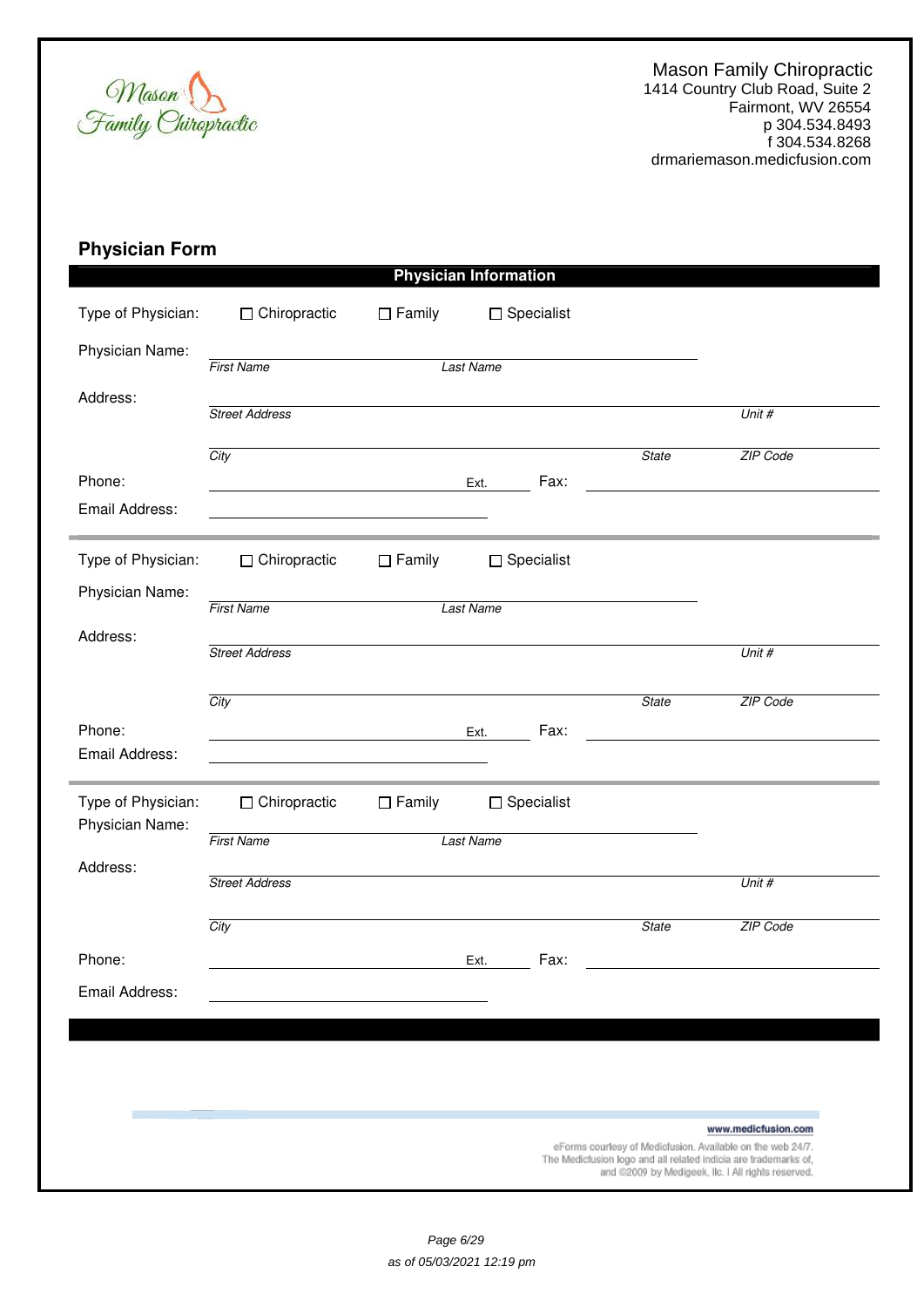

| <b>Employer Form</b> |  |
|----------------------|--|
|----------------------|--|

|                         |                                                                     |                                                                                                                     | <b>Employer Information</b> |                                                |                                                                                                                       |
|-------------------------|---------------------------------------------------------------------|---------------------------------------------------------------------------------------------------------------------|-----------------------------|------------------------------------------------|-----------------------------------------------------------------------------------------------------------------------|
| Your Employment Status: | $\Box$ Full Time                                                    | $\Box$ Part Time                                                                                                    | □ Contract                  | □ Not Employed                                 | $\Box$ Student<br>$\Box$ Retired                                                                                      |
| Occupation or Title:    | <u> 1980 - Andrea Station Barbara, amerikan personal (h. 1980).</u> |                                                                                                                     |                             |                                                |                                                                                                                       |
| Employer Name:          |                                                                     | <u> 1989 - Johann Barbara, martin amerikan basar dan basa dan basa dan basa dan basa dan basa dan basa dan basa</u> |                             |                                                |                                                                                                                       |
| Employer Address:       | <b>Street Address</b>                                               |                                                                                                                     |                             |                                                | Apartment/Unit #                                                                                                      |
|                         | City                                                                |                                                                                                                     |                             | <b>State</b>                                   | ZIP Code                                                                                                              |
| Employer Phone:         |                                                                     |                                                                                                                     | Ext.                        | Fax:                                           |                                                                                                                       |
| Start Date:             |                                                                     |                                                                                                                     |                             | End Date: (If you are no longer working here.) |                                                                                                                       |
| Your Employment Status: | $\Box$ Full Time                                                    | $\Box$ Part Time                                                                                                    |                             | □ Contract □ Not Employed                      | $\Box$ Retired<br>$\Box$ Student                                                                                      |
|                         |                                                                     |                                                                                                                     |                             |                                                |                                                                                                                       |
| Employer Name:          |                                                                     |                                                                                                                     |                             |                                                |                                                                                                                       |
| Employer Address:       | <b>Street Address</b>                                               |                                                                                                                     |                             |                                                | Apartment/Unit #                                                                                                      |
|                         |                                                                     |                                                                                                                     |                             | <b>State</b>                                   | ZIP Code                                                                                                              |
| Employer Phone:         | City                                                                |                                                                                                                     | Ext.                        | Fax:                                           |                                                                                                                       |
| Start Date:             |                                                                     |                                                                                                                     |                             | End Date: (If you are no longer working here.) |                                                                                                                       |
|                         |                                                                     |                                                                                                                     |                             |                                                |                                                                                                                       |
|                         |                                                                     |                                                                                                                     |                             |                                                |                                                                                                                       |
|                         |                                                                     |                                                                                                                     |                             |                                                |                                                                                                                       |
|                         |                                                                     |                                                                                                                     |                             |                                                |                                                                                                                       |
|                         |                                                                     |                                                                                                                     |                             |                                                |                                                                                                                       |
|                         |                                                                     |                                                                                                                     |                             |                                                |                                                                                                                       |
|                         |                                                                     |                                                                                                                     |                             |                                                |                                                                                                                       |
|                         |                                                                     |                                                                                                                     |                             |                                                | www.medicfusion.com<br>eForms courtesy of Medicfusion. Available on the web 24/7.                                     |
|                         |                                                                     |                                                                                                                     |                             |                                                | The Medicfusion logo and all related indicia are trademarks of,<br>and @2009 by Medigeek, Ilc. I All rights reserved. |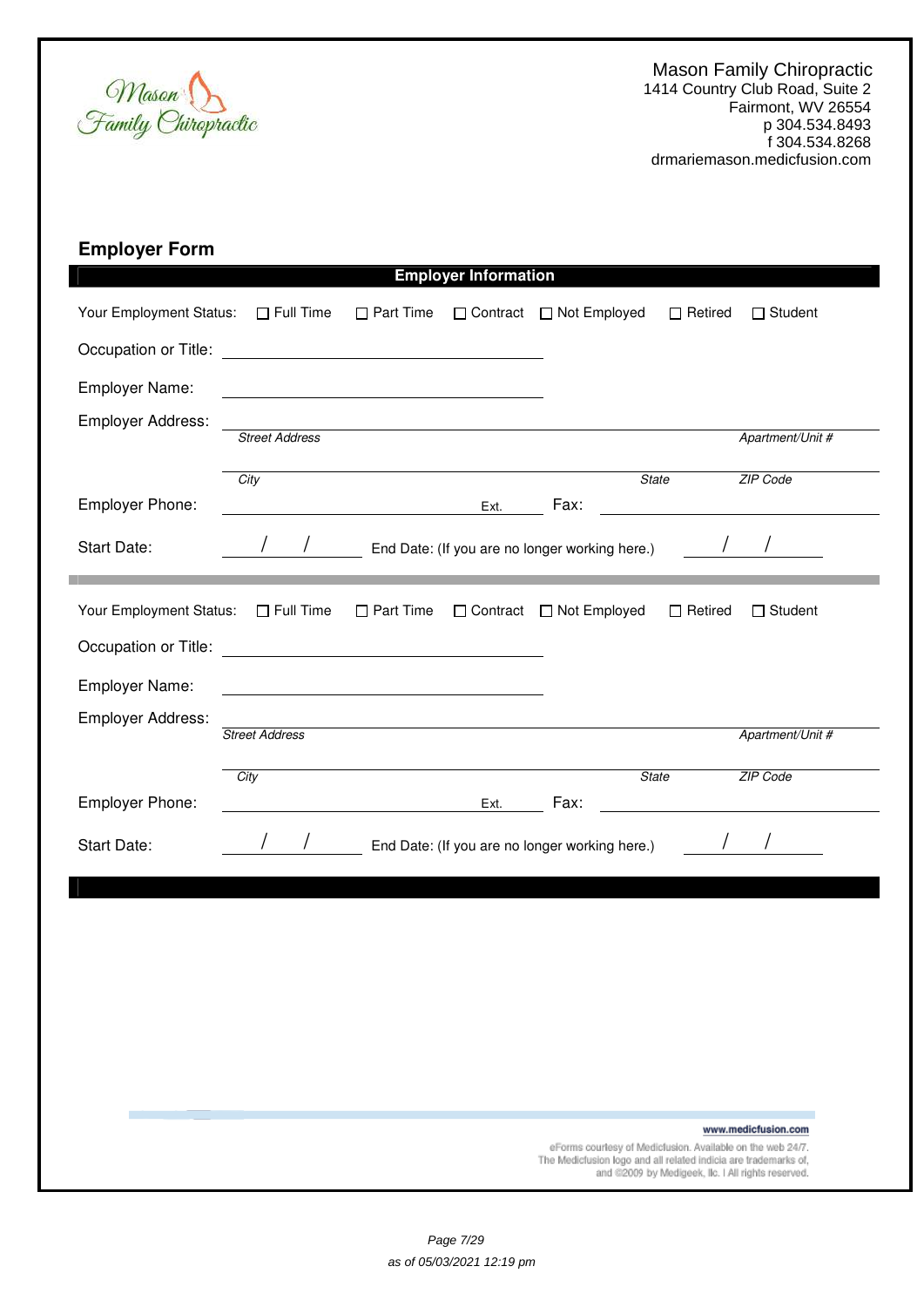

# **Responsible Party Form**

|                                              |       | Last                                         |                  |  |  |
|----------------------------------------------|-------|----------------------------------------------|------------------|--|--|
| Same as your address? □ Yes □ No<br>Address: |       |                                              |                  |  |  |
| <b>Street Address</b>                        |       |                                              | Apartment/Unit # |  |  |
|                                              |       |                                              |                  |  |  |
| City                                         |       | <b>State</b>                                 | ZIP Code         |  |  |
|                                              | First | <b>Responsible Party Information</b><br>M.I. |                  |  |  |

www.medicfusion.com

eForms courtesy of Medicfusion. Available on the web 24/7.<br>The Medicfusion logo and all related indicia are trademarks of,<br>and @2009 by Medigeek, Ilc. I All rights reserved.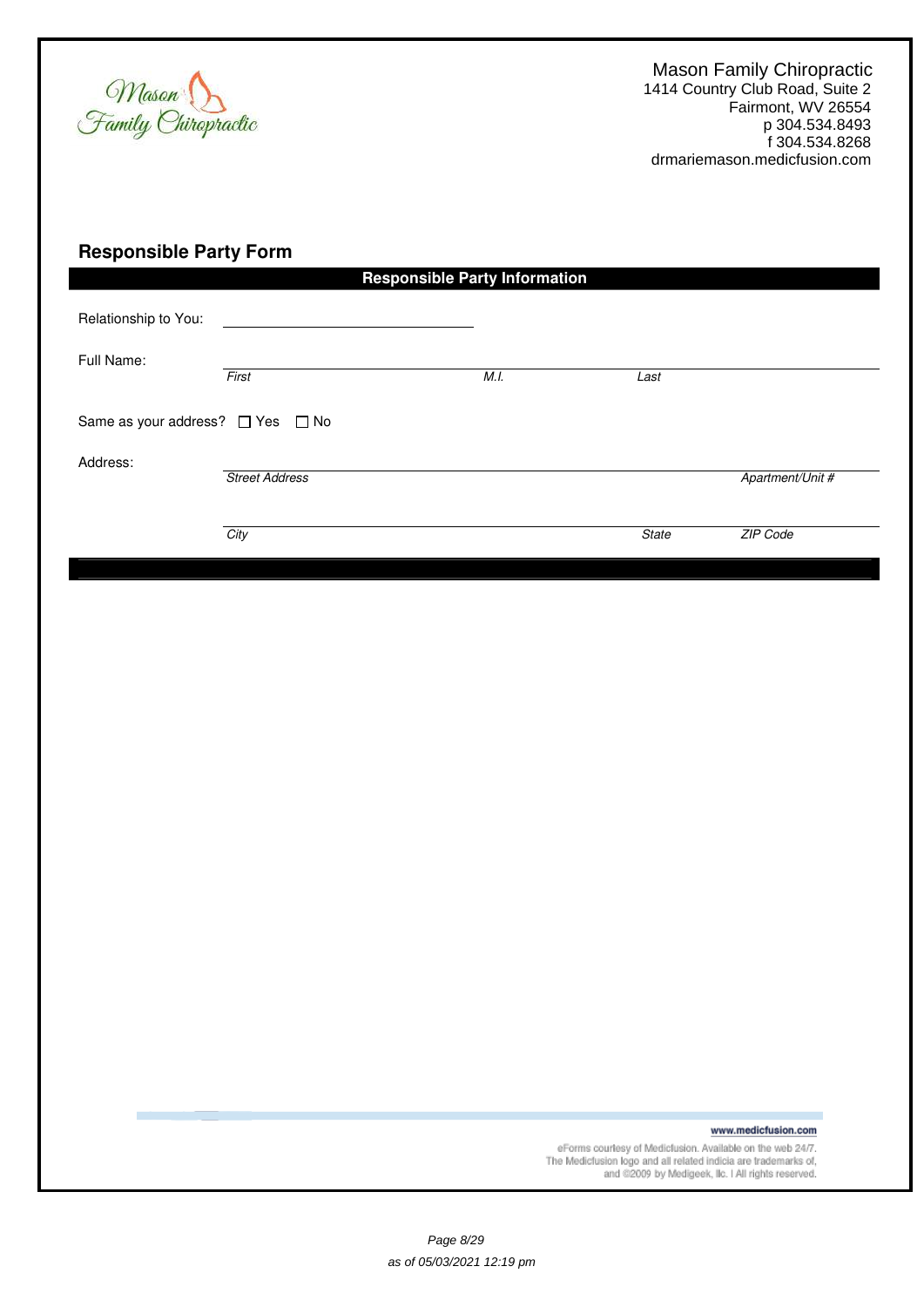

# **Health Insurance Information**

Are you the insured party?  $\Box$  Yes  $\Box$  No (if no please fill out the Policy Holder Information)

|                           |                       |                                                                                                                        | <b>Policy Holder Information</b>                                                                                                                                                                                                    |              |                                                                                                                       |
|---------------------------|-----------------------|------------------------------------------------------------------------------------------------------------------------|-------------------------------------------------------------------------------------------------------------------------------------------------------------------------------------------------------------------------------------|--------------|-----------------------------------------------------------------------------------------------------------------------|
| Full Name:                |                       |                                                                                                                        |                                                                                                                                                                                                                                     |              |                                                                                                                       |
|                           | Last                  |                                                                                                                        | First                                                                                                                                                                                                                               |              | M.I.                                                                                                                  |
| Relationship to you:      |                       | <u> 1980 - Johann Barbara, martin amerikan basar da</u>                                                                |                                                                                                                                                                                                                                     |              |                                                                                                                       |
| Address:                  |                       |                                                                                                                        |                                                                                                                                                                                                                                     |              |                                                                                                                       |
|                           | <b>Street Address</b> |                                                                                                                        |                                                                                                                                                                                                                                     |              | Apartment/Unit #                                                                                                      |
|                           | City                  |                                                                                                                        |                                                                                                                                                                                                                                     | <b>State</b> | ZIP Code                                                                                                              |
| Birth Date:               |                       |                                                                                                                        |                                                                                                                                                                                                                                     |              |                                                                                                                       |
| Social Security Number #: | $\sim$                |                                                                                                                        |                                                                                                                                                                                                                                     |              |                                                                                                                       |
| Insured's Occupation:     |                       | <u> 1989 - John Stein, mars and de Branch and de Branch and de Branch and de Branch and de Branch and de Branch an</u> |                                                                                                                                                                                                                                     |              |                                                                                                                       |
| Insured's Employer:       |                       | <u> 1980 - Johann Barn, mars an t-Amerikaansk kommunister (</u>                                                        |                                                                                                                                                                                                                                     |              |                                                                                                                       |
| Employer Address:         |                       |                                                                                                                        |                                                                                                                                                                                                                                     |              |                                                                                                                       |
|                           | <b>Street Address</b> |                                                                                                                        |                                                                                                                                                                                                                                     |              | Unit #                                                                                                                |
|                           | City                  |                                                                                                                        |                                                                                                                                                                                                                                     | <b>State</b> | ZIP Code                                                                                                              |
| Employer Phone:           |                       | Ext.                                                                                                                   |                                                                                                                                                                                                                                     |              |                                                                                                                       |
|                           |                       |                                                                                                                        | <b>Insurance Company Information</b>                                                                                                                                                                                                |              |                                                                                                                       |
|                           |                       |                                                                                                                        |                                                                                                                                                                                                                                     |              |                                                                                                                       |
|                           |                       |                                                                                                                        | Insurance Company Name: <b>All According to the Company Name:</b> All According to the According to the According to the According to the According to the According to the According to the According to the According to the Acco |              |                                                                                                                       |
| Address:                  |                       |                                                                                                                        |                                                                                                                                                                                                                                     |              |                                                                                                                       |
|                           | <b>Street Address</b> |                                                                                                                        |                                                                                                                                                                                                                                     |              | Unit #                                                                                                                |
|                           | City                  |                                                                                                                        |                                                                                                                                                                                                                                     | <b>State</b> | ZIP Code                                                                                                              |
| Phone:                    |                       |                                                                                                                        | Fax:<br>Ext.                                                                                                                                                                                                                        |              |                                                                                                                       |
| Group #:                  |                       |                                                                                                                        |                                                                                                                                                                                                                                     |              |                                                                                                                       |
| Policy/Subscriber #:      |                       |                                                                                                                        |                                                                                                                                                                                                                                     |              |                                                                                                                       |
| Effective Date:           |                       |                                                                                                                        | <b>Expiration Date:</b>                                                                                                                                                                                                             |              |                                                                                                                       |
|                           |                       |                                                                                                                        |                                                                                                                                                                                                                                     |              |                                                                                                                       |
|                           |                       |                                                                                                                        |                                                                                                                                                                                                                                     |              |                                                                                                                       |
|                           |                       |                                                                                                                        |                                                                                                                                                                                                                                     |              |                                                                                                                       |
|                           |                       |                                                                                                                        |                                                                                                                                                                                                                                     |              |                                                                                                                       |
|                           |                       |                                                                                                                        |                                                                                                                                                                                                                                     |              | www.medicfusion.com<br>eForms courtesy of Medicfusion. Available on the web 24/7.                                     |
|                           |                       |                                                                                                                        |                                                                                                                                                                                                                                     |              | The Medicfusion logo and all related indicia are trademarks of,<br>and @2009 by Medigeek, Ilc. I All rights reserved. |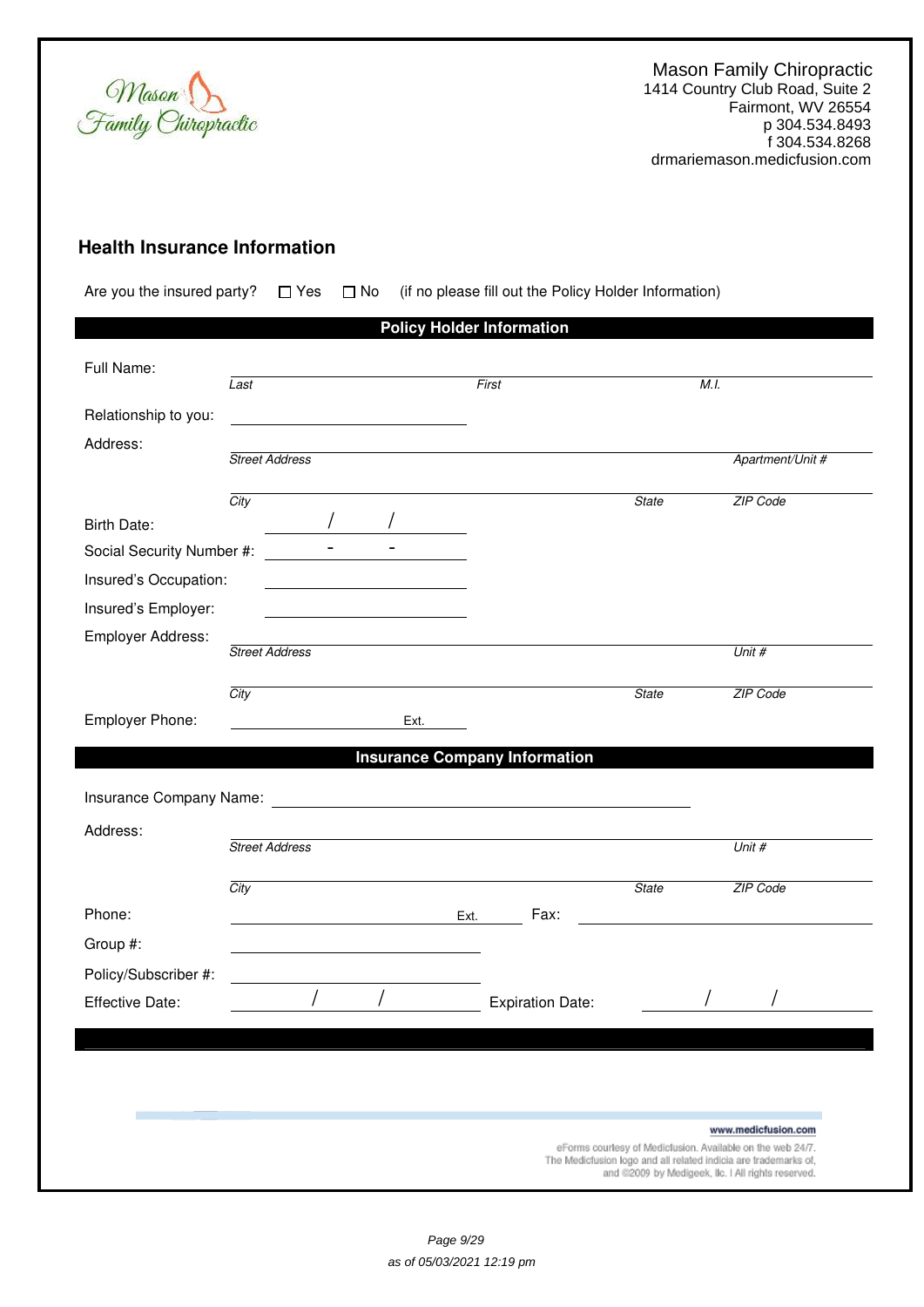

Patient:

# **Health History Form**

# **Prescription Medications**

Prescription medications taken on a regular or ongoing basis:

| Medication: ______________________                   | Dosage: Frequency: per □ Day □ Week □ Month □ Other             |                                                                                                                                                                                                                                      |  |  |  |
|------------------------------------------------------|-----------------------------------------------------------------|--------------------------------------------------------------------------------------------------------------------------------------------------------------------------------------------------------------------------------------|--|--|--|
|                                                      |                                                                 |                                                                                                                                                                                                                                      |  |  |  |
| Medication: ______________________                   | Dosage: ___________ Frequency: per □ Day □ Week □ Month □ Other |                                                                                                                                                                                                                                      |  |  |  |
|                                                      |                                                                 |                                                                                                                                                                                                                                      |  |  |  |
| Medication: <u>www.communityments.communityments</u> | Dosage: ___________ Frequency: per □ Day □ Week □ Month □ Other |                                                                                                                                                                                                                                      |  |  |  |
|                                                      |                                                                 |                                                                                                                                                                                                                                      |  |  |  |
| Medication: New York Discovery Medication:           | Dosage: Frequency: per □ Day □ Week □ Month □ Other             |                                                                                                                                                                                                                                      |  |  |  |
|                                                      |                                                                 |                                                                                                                                                                                                                                      |  |  |  |
| Medication: ______________________                   | Dosage: ___________ Frequency: per □ Day □ Week □ Month □ Other |                                                                                                                                                                                                                                      |  |  |  |
|                                                      |                                                                 |                                                                                                                                                                                                                                      |  |  |  |
|                                                      | Dosage: ___________ Frequency: per □ Day □ Week □ Month □ Other |                                                                                                                                                                                                                                      |  |  |  |
|                                                      |                                                                 |                                                                                                                                                                                                                                      |  |  |  |
| Medication: <b>Example 2019</b>                      | Dosage: Frequency: per □ Day □ Week □ Month □ Other             |                                                                                                                                                                                                                                      |  |  |  |
|                                                      |                                                                 | (please describe): <u>example</u> and the set of the set of the set of the set of the set of the set of the set of the set of the set of the set of the set of the set of the set of the set of the set of the set of the set of th  |  |  |  |
| Medication: _______________________                  | Dosage: ___________ Frequency: per □ Day □ Week □ Month □ Other |                                                                                                                                                                                                                                      |  |  |  |
|                                                      |                                                                 |                                                                                                                                                                                                                                      |  |  |  |
| Medication: _______________________                  | Dosage:                                                         | Frequency: per □ Day □ Week □ Month □ Other                                                                                                                                                                                          |  |  |  |
|                                                      |                                                                 |                                                                                                                                                                                                                                      |  |  |  |
| Medication: New York Dental Property Assembly        | Dosage: ___________ Frequency: per □ Day □ Week □ Month □ Other |                                                                                                                                                                                                                                      |  |  |  |
|                                                      |                                                                 | (please describe): <u>example and the set of the set of the set of the set of the set of the set of the set of the set of the set of the set of the set of the set of the set of the set of the set of the set of the set of the</u> |  |  |  |
| Medication: _______________________                  | Dosage: ___________ Frequency: per □ Day □ Week □ Month □ Other |                                                                                                                                                                                                                                      |  |  |  |
|                                                      |                                                                 |                                                                                                                                                                                                                                      |  |  |  |
| Medication: Network and Security Medication:         | Dosage:                                                         | Frequency: per □ Day □ Week □ Month □ Other                                                                                                                                                                                          |  |  |  |
|                                                      |                                                                 | (please describe):                                                                                                                                                                                                                   |  |  |  |

www.medicfusion.com

eForms courtesy of Medicfusion. Available on the web 24/7. The Medicfusion logo and all related indicia are trademarks of, and @2009 by Medigeek, Ilc. I All rights reserved.

Page 10/29 as of 05/03/2021 12:19 pm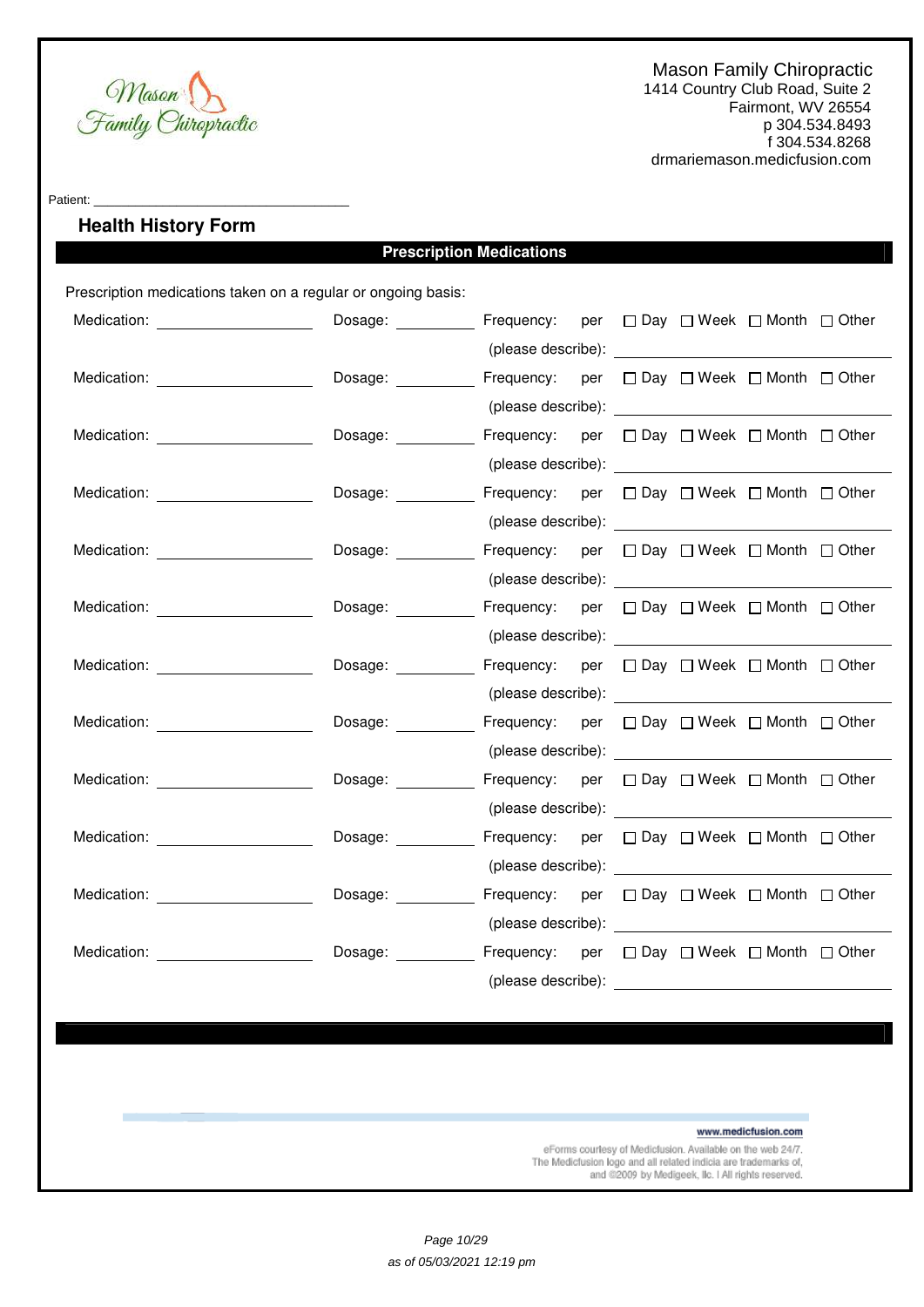

drmariemason.medicfusion.com

1414 Country Club Road, Suite 2 Fairmont, WV 26554 p 304.534.8493

f 304.534.8268

Mason<br>Family Chiropractic

# **Over-The-Counter Medications**

| Over-the-counter medications taken on a regular or ongoing basis:                                                                                                                                                                    |                        |                                                                                                                                                                                                                                |  |  |
|--------------------------------------------------------------------------------------------------------------------------------------------------------------------------------------------------------------------------------------|------------------------|--------------------------------------------------------------------------------------------------------------------------------------------------------------------------------------------------------------------------------|--|--|
|                                                                                                                                                                                                                                      |                        |                                                                                                                                                                                                                                |  |  |
|                                                                                                                                                                                                                                      |                        |                                                                                                                                                                                                                                |  |  |
|                                                                                                                                                                                                                                      | Dosage: <b>Example</b> | Frequency: per □ Day □ Week □ Month □ Other                                                                                                                                                                                    |  |  |
|                                                                                                                                                                                                                                      |                        |                                                                                                                                                                                                                                |  |  |
|                                                                                                                                                                                                                                      | Dosage:                | Frequency: per □ Day □ Week □ Month □ Other                                                                                                                                                                                    |  |  |
|                                                                                                                                                                                                                                      |                        |                                                                                                                                                                                                                                |  |  |
|                                                                                                                                                                                                                                      | Dosage:                | Frequency: per □ Day □ Week □ Month □ Other                                                                                                                                                                                    |  |  |
|                                                                                                                                                                                                                                      |                        |                                                                                                                                                                                                                                |  |  |
| Medication: _________________________                                                                                                                                                                                                |                        | Dosage: __________ Frequency: per □ Day □ Week □ Month □ Other                                                                                                                                                                 |  |  |
|                                                                                                                                                                                                                                      |                        |                                                                                                                                                                                                                                |  |  |
|                                                                                                                                                                                                                                      |                        | Dosage: Frequency: per □ Day □ Week □ Month □ Other                                                                                                                                                                            |  |  |
|                                                                                                                                                                                                                                      |                        |                                                                                                                                                                                                                                |  |  |
| Medication: <u>with a series of the series of the series of the series of the series of the series of the series of the series of the series of the series of the series of the series of the series of the series of the series</u> |                        | Dosage: ___________ Frequency: per □ Day □ Week □ Month □ Other                                                                                                                                                                |  |  |
|                                                                                                                                                                                                                                      |                        |                                                                                                                                                                                                                                |  |  |
| Medication: ______________________                                                                                                                                                                                                   |                        | Dosage: ___________ Frequency: per □ Day □ Week □ Month □ Other                                                                                                                                                                |  |  |
|                                                                                                                                                                                                                                      |                        |                                                                                                                                                                                                                                |  |  |
| Medication: New York Products and American Section 2014                                                                                                                                                                              | Dosage:                | Frequency: per □ Day □ Week □ Month □ Other                                                                                                                                                                                    |  |  |
|                                                                                                                                                                                                                                      |                        |                                                                                                                                                                                                                                |  |  |
| Medication: New York Products and American Section 1997                                                                                                                                                                              | Dosage: _________      | Frequency: per □ Day □ Week □ Month □ Other                                                                                                                                                                                    |  |  |
|                                                                                                                                                                                                                                      |                        | (please describe): expression of the set of the set of the set of the set of the set of the set of the set of the set of the set of the set of the set of the set of the set of the set of the set of the set of the set of th |  |  |
| Medication: ______________________                                                                                                                                                                                                   | Dosage: _________      | Frequency: per □ Day □ Week □ Month □ Other                                                                                                                                                                                    |  |  |
|                                                                                                                                                                                                                                      |                        |                                                                                                                                                                                                                                |  |  |
| Medication: New York Products and Products and Products and Products and Products and Products and Products and Products and Products and Products and Products and Products and Products and Products and Products and Produc       | Dosage:                | Frequency: per □ Day □ Week □ Month □ Other                                                                                                                                                                                    |  |  |
|                                                                                                                                                                                                                                      |                        |                                                                                                                                                                                                                                |  |  |
|                                                                                                                                                                                                                                      |                        |                                                                                                                                                                                                                                |  |  |

www.medicfusion.com

eForms courtesy of Medicfusion. Available on the web 24/7. The Medictusion logo and all related indicia are trademarks of,<br>and @2009 by Medigeek, IIc. I All rights reserved.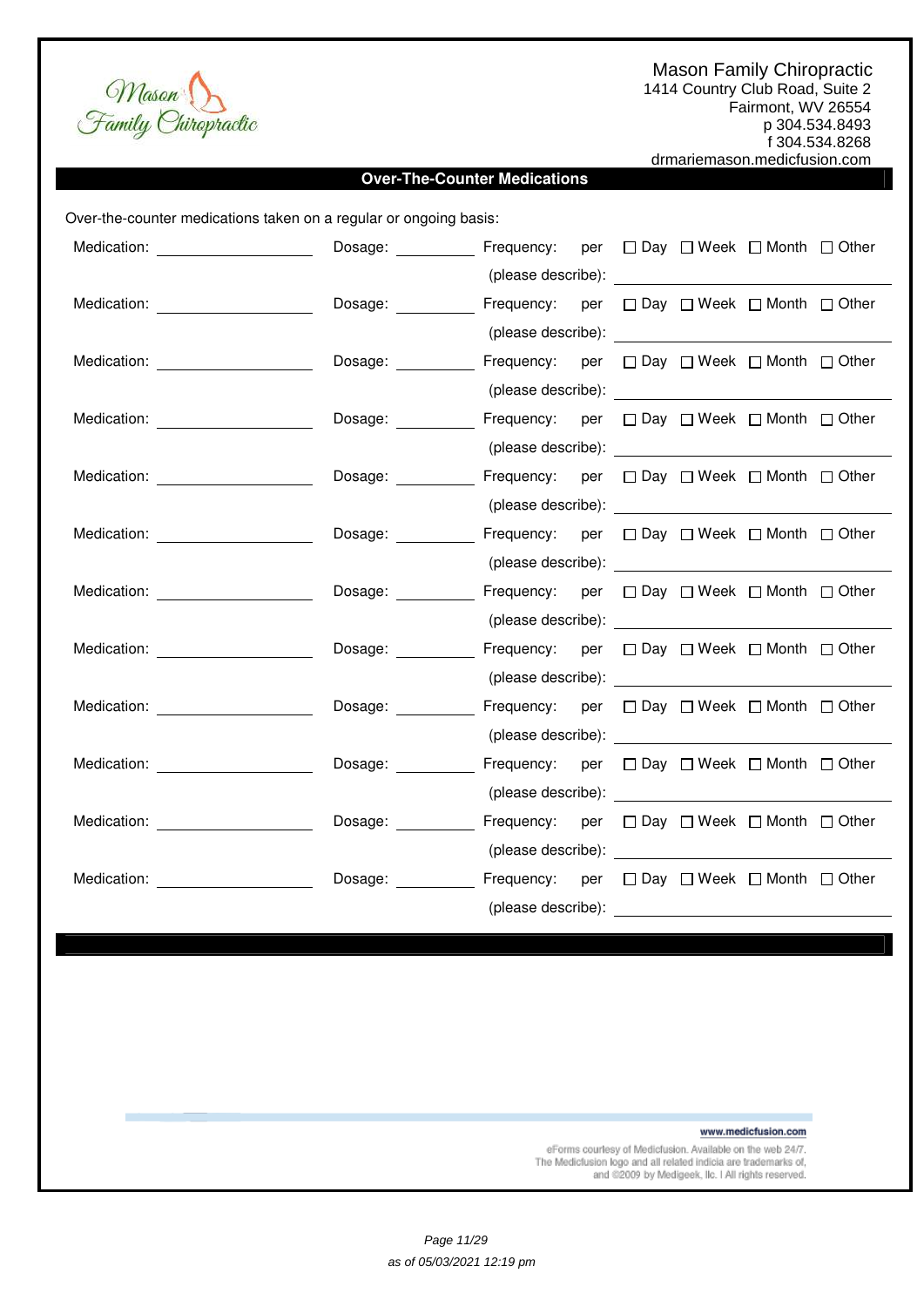

1414 Country Club Road, Suite 2 Fairmont, WV 26554 p 304.534.8493 f 304.534.8268 drmariemason.medicfusion.com

# **Vitamins, Minerals, Herbs, or Dietary Supplements**

Vitamins, minerals, herbs, or dietary supplements taken on a regular or ongoing basis:

| Supplement: _____________________                                                                                                                                                                                              | Dosage: Frequency: per □ Day □ Week □ Month □ Other             |                                                                                                                                                                                                                                |  |  |  |
|--------------------------------------------------------------------------------------------------------------------------------------------------------------------------------------------------------------------------------|-----------------------------------------------------------------|--------------------------------------------------------------------------------------------------------------------------------------------------------------------------------------------------------------------------------|--|--|--|
|                                                                                                                                                                                                                                |                                                                 |                                                                                                                                                                                                                                |  |  |  |
| Supplement: ______________________                                                                                                                                                                                             | Dosage:                                                         | Frequency: per □ Day □ Week □ Month □ Other                                                                                                                                                                                    |  |  |  |
|                                                                                                                                                                                                                                |                                                                 |                                                                                                                                                                                                                                |  |  |  |
| Supplement: The contract of the contract of the contract of the contract of the contract of the contract of the contract of the contract of the contract of the contract of the contract of the contract of the contract of th | Dosage:                                                         | Frequency: per □ Day □ Week □ Month □ Other                                                                                                                                                                                    |  |  |  |
|                                                                                                                                                                                                                                |                                                                 |                                                                                                                                                                                                                                |  |  |  |
| Supplement: _____________________                                                                                                                                                                                              | Dosage:                                                         | Frequency: per □ Day □ Week □ Month □ Other                                                                                                                                                                                    |  |  |  |
|                                                                                                                                                                                                                                |                                                                 |                                                                                                                                                                                                                                |  |  |  |
| Supplement: ____________________                                                                                                                                                                                               | Dosage: <b>Example</b>                                          | Frequency: per $\Box$ Day $\Box$ Week $\Box$ Month $\Box$ Other                                                                                                                                                                |  |  |  |
|                                                                                                                                                                                                                                |                                                                 |                                                                                                                                                                                                                                |  |  |  |
| Supplement: ______________________                                                                                                                                                                                             | Dosage: <u>__________</u>                                       | Frequency: per □ Day □ Week □ Month □ Other                                                                                                                                                                                    |  |  |  |
|                                                                                                                                                                                                                                |                                                                 | (please describe): expansion of the set of the set of the set of the set of the set of the set of the set of the set of the set of the set of the set of the set of the set of the set of the set of the set of the set of the |  |  |  |
| Supplement: explorer and the state of the state of the state of the state of the state of the state of the state of the state of the state of the state of the state of the state of the state of the state of the state of th | Dosage:                                                         | Frequency: per □ Day □ Week □ Month □ Other                                                                                                                                                                                    |  |  |  |
|                                                                                                                                                                                                                                |                                                                 |                                                                                                                                                                                                                                |  |  |  |
| Supplement: The contract of the contract of the contract of the contract of the contract of the contract of the contract of the contract of the contract of the contract of the contract of the contract of the contract of th | Dosage:                                                         | Frequency: per □ Day □ Week □ Month □ Other                                                                                                                                                                                    |  |  |  |
|                                                                                                                                                                                                                                |                                                                 | (please describe): example and all the set of the set of the set of the set of the set of the set of the set o                                                                                                                 |  |  |  |
|                                                                                                                                                                                                                                | Dosage:                                                         | Frequency: per □ Day □ Week □ Month □ Other                                                                                                                                                                                    |  |  |  |
|                                                                                                                                                                                                                                |                                                                 |                                                                                                                                                                                                                                |  |  |  |
|                                                                                                                                                                                                                                | Dosage:                                                         | Frequency: per □ Day □ Week □ Month □ Other                                                                                                                                                                                    |  |  |  |
|                                                                                                                                                                                                                                |                                                                 |                                                                                                                                                                                                                                |  |  |  |
| Supplement: <u>__________________</u> ___                                                                                                                                                                                      | Dosage: Frequency: per □ Day □ Week □ Month □ Other             |                                                                                                                                                                                                                                |  |  |  |
|                                                                                                                                                                                                                                |                                                                 | (please describe): expression of the set of the set of the set of the set of the set of the set of the set of the set of the set of the set of the set of the set of the set of the set of the set of the set of the set of th |  |  |  |
|                                                                                                                                                                                                                                | Dosage: ___________ Frequency: per □ Day □ Week □ Month □ Other |                                                                                                                                                                                                                                |  |  |  |
|                                                                                                                                                                                                                                |                                                                 | (please describe):                                                                                                                                                                                                             |  |  |  |

www.medicfusion.com

eForms courtesy of Medicfusion. Available on the web 24/7. The Medicfusion logo and all related indicia are trademarks of, and @2009 by Medigeek, Ilc. I All rights reserved.

Page 12/29 as of 05/03/2021 12:19 pm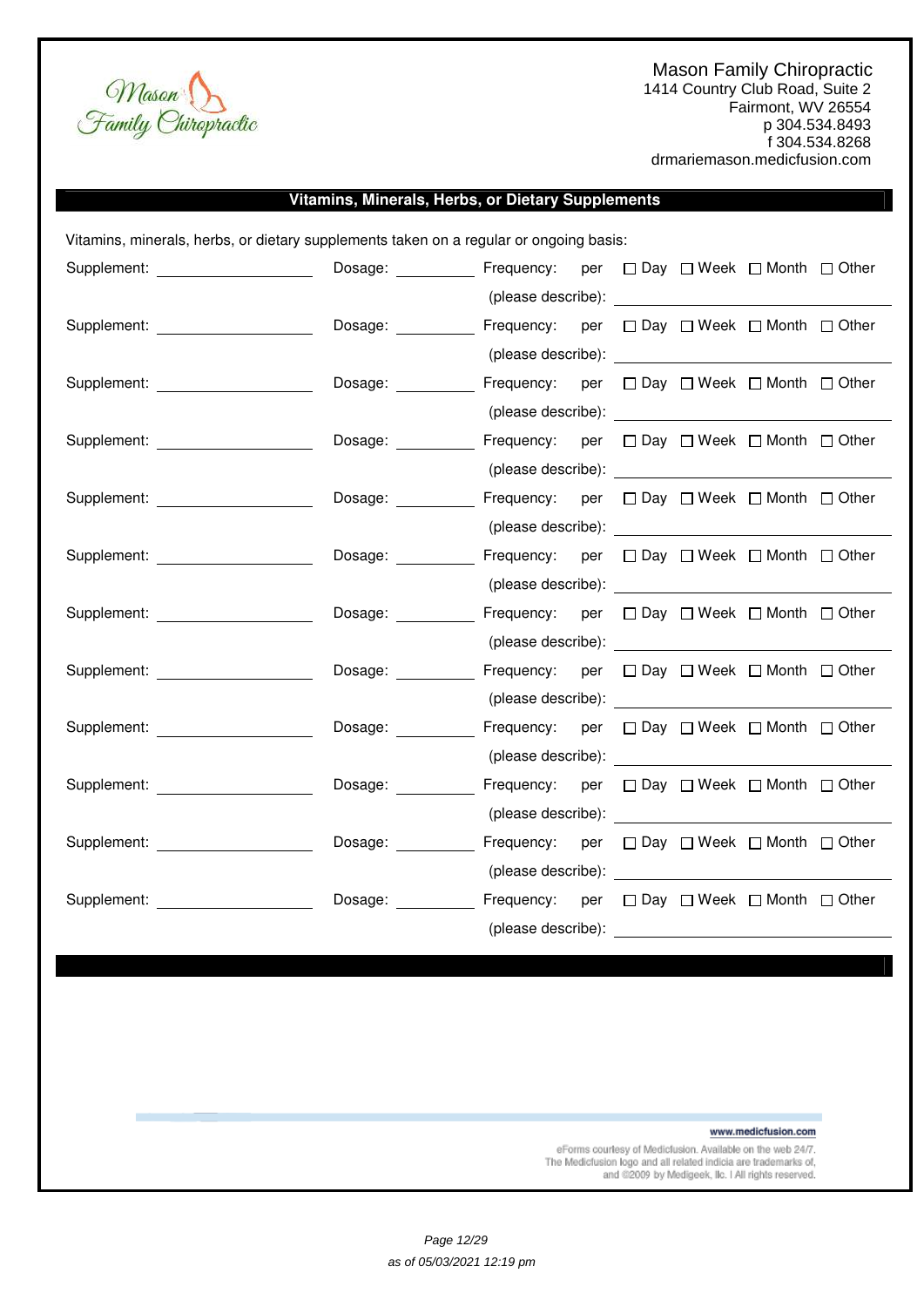

|                                          |                                                                              | <b>Diet and Exercise</b>                                     |                                   |  |  |
|------------------------------------------|------------------------------------------------------------------------------|--------------------------------------------------------------|-----------------------------------|--|--|
|                                          | Check if you have ever smoked cigars or cigarettes.                          | $\Box$ Yes                                                   |                                   |  |  |
| Check if you still smoke.                |                                                                              | $\Box$ Yes                                                   |                                   |  |  |
| How much do you smoke?                   |                                                                              | $\Box$ Less than one pack per week $\Box$ 1-2 packs per week |                                   |  |  |
|                                          | 1 pack every two days<br>$\Box$                                              | $\Box$ 1 pack per day                                        | $\Box$ More than one pack per day |  |  |
| Check if you drink alcoholic beverages.  |                                                                              | $\Box$ Yes                                                   |                                   |  |  |
|                                          | How many alcoholic beverages do you consume per week?                        |                                                              |                                   |  |  |
|                                          | Check if a physician has ever diagnosed you as an alcoholic.                 |                                                              | $\sqcap$ Yes                      |  |  |
|                                          | Check if a physician has ever diagnosed you with any liver-related problems. |                                                              | $\Box$ Yes                        |  |  |
| Check if you exercise regularly.         |                                                                              | $\Box$ Yes                                                   |                                   |  |  |
| How many days do you exercise each week? |                                                                              |                                                              |                                   |  |  |

www.medicfusion.com

eForms courtesy of Medicfusion. Available on the web 24/7.<br>The Medicfusion logo and all related indicia are trademarks of,<br>and @2009 by Medigeek, Ilc. I All rights reserved.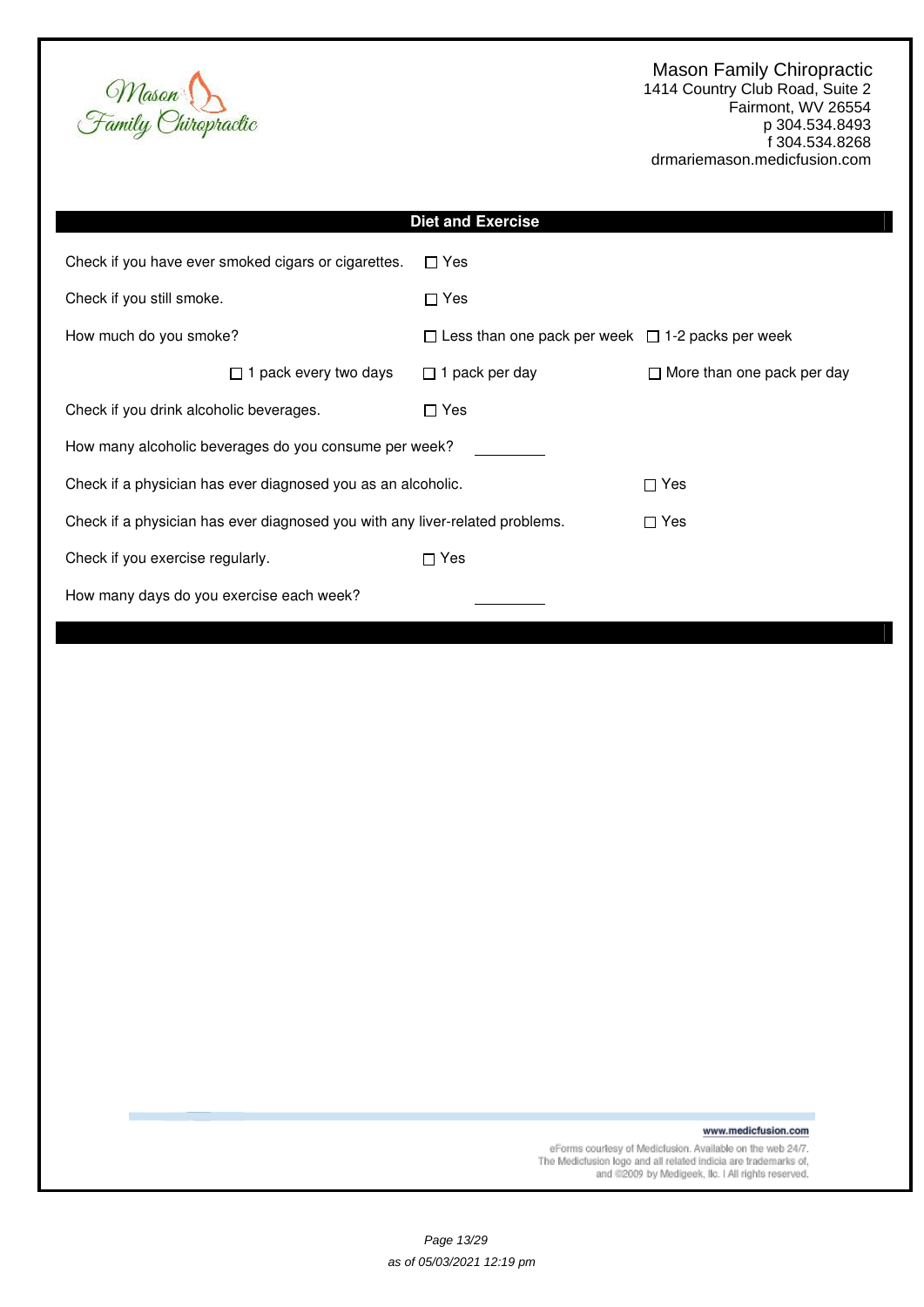1414 Country Club Road, Suite 2 Fairmont, WV 26554 p 304.534.8493 f 304.534.8268 drmariemason.medicfusion.com

|                                                                 |                         | <b>Allergies</b>            |                          |                     |
|-----------------------------------------------------------------|-------------------------|-----------------------------|--------------------------|---------------------|
| Check if a physician has ever diagnosed you with any allergies. |                         | $\Box$ Yes                  |                          |                     |
| Do you have Airborne allergies?                                 | $\Box$ Yes              |                             |                          |                     |
| $\Box$ Animal                                                   | □ Molds/Fungus          | $\square$ Pollens           | $\Box$ Other             |                     |
| □ Cat Hair                                                      | □ Cockroach             | $\Box$ Dog Hair             | $\Box$ Feather Mix       |                     |
|                                                                 | □ Guinea Pig Hair       | $\Box$ Dust Mites           | $\Box$ Other             |                     |
| Do you have Chemical allergies?                                 | $\Box$ Yes              |                             |                          |                     |
| □ Acetone                                                       | $\Box$ Acetylcholine    | □ Auto Exhaust              | □ Benzyl Alcohol         | $\Box$ Chlorine     |
| □ Citric Acid                                                   | □ Cologne (all)         | □ Diesel Exhaust            | $\Box$ Dopamine          | $\Box$ Estradiol    |
| $\Box$ Ethanol                                                  | $\Box$ Fluorine         | □ Formaldehyde              | $\Box$ Latex             | $\Box$ Melatonin    |
| □ Newspaper Print                                               | $\Box$ Norepinephrine   | □ Progesterone              | $\Box$ Propylene         | □ Serotonin         |
| □ Silicone Implant                                              | □ Sponge Rubber         | $\Box$ Toluene              | $\Box$ Trichloroethylene | □ Wood Pulp         |
|                                                                 |                         | $\Box$ Xylene               | $\Box$ Other             |                     |
| Do you have Drug allergies?                                     | $\Box$ Yes              |                             |                          |                     |
| $\Box$ Anticonvulsants                                          | □ Codeine               | $\Box$ Insulin Preparations | $\Box$ Iodine            | $\Box$ Morphine     |
| □ Novocain                                                      | $\Box$ Penicillin       | $\Box$ Sulfa                | $\Box$ Other             |                     |
| Do you have Food allergies?                                     | $\Box$ Yes              |                             |                          |                     |
| □ Artificial Colorings                                          | □ Artificial Flavorings | $\square$ Beef              | □ Coffee/Tea             | $\square$ Dairy     |
| $\Box$ Eggs                                                     | $\Box$ Fish/Shellfish   | $\Box$ Fruits               | $\Box$ Lamb              | $\Box$ Nuts         |
| $\square$ Pork                                                  | $\Box$ Poultry          | $\Box$ Vegetables           | $\Box$ Other             |                     |
|                                                                 |                         |                             |                          |                     |
|                                                                 |                         |                             |                          |                     |
|                                                                 |                         |                             |                          |                     |
|                                                                 |                         |                             |                          |                     |
|                                                                 |                         |                             |                          | www.medicfusion.com |

Mason<br>Family Chiropractic

eForms courtesy of Medicfusion. Available on the web 24/7.<br>The Medicfusion logo and all related indicia are trademarks of,<br>and @2009 by Medigeek, Ilc. I All rights reserved.

Page 14/29 as of 05/03/2021 12:19 pm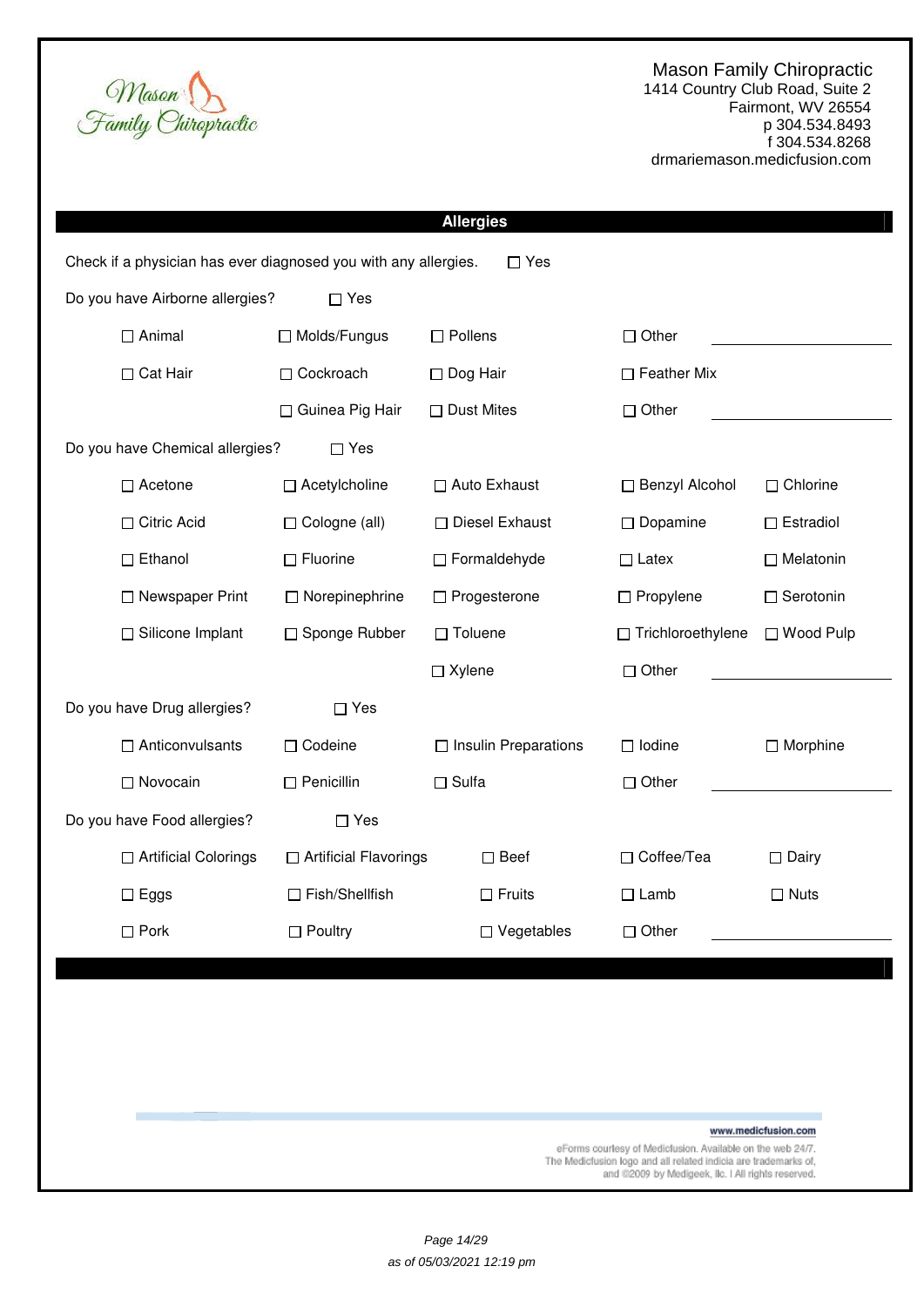1414 Country Club Road, Suite 2 Fairmont, WV 26554 p 304.534.8493 f 304.534.8268 drmariemason.medicfusion.com

| Mason |                     |
|-------|---------------------|
|       | Family Chiropractic |

| <b>Surgical History</b>                                                                             |                     |                                                                                                                        |                               |                     |                                                |  |  |  |
|-----------------------------------------------------------------------------------------------------|---------------------|------------------------------------------------------------------------------------------------------------------------|-------------------------------|---------------------|------------------------------------------------|--|--|--|
| Check if you have any implants, screws, plates or other foreign objects in your body.<br>$\Box$ Yes |                     |                                                                                                                        |                               |                     |                                                |  |  |  |
| $\Box$ Bullet Wound(s)<br>□ Infusion Catheter                                                       |                     | $\Box$ Ear Implant                                                                                                     | $\Box$ Pacemakers             | $\Box$ Eye Implant  |                                                |  |  |  |
| $\Box$ Brain Plate(s)                                                                               |                     | $\Box$ Heart Valve(s)                                                                                                  | $\Box$ Shrapnel               | $\Box$ Other        |                                                |  |  |  |
|                                                                                                     |                     | Musculoskeletal Surgeries (Check if you have had any of the following surgeries)                                       |                               |                     |                                                |  |  |  |
| $\Box$ Ankle                                                                                        |                     | Year(s) of surgery:                                                                                                    | $\Box$ Head                   | Year(s) of surgery: |                                                |  |  |  |
| $\square$ Back                                                                                      |                     |                                                                                                                        | $\Box$ Hip                    | Year(s) of surgery: |                                                |  |  |  |
| □ Cosmetic or<br>Augmentation                                                                       |                     |                                                                                                                        | $\Box$ Knee                   | Year(s) of surgery: |                                                |  |  |  |
| $\square$ Elbow                                                                                     |                     |                                                                                                                        | $\Box$ Neck                   | Year(s) of surgery: |                                                |  |  |  |
| $\square$ Foot                                                                                      |                     |                                                                                                                        | □ Shoulder                    | Year(s) of surgery: | <u>and the state of the state of the state</u> |  |  |  |
| $\Box$ Hand                                                                                         |                     | Year(s) of surgery: ______________________                                                                             | $\Box$ Wrist                  | Year(s) of surgery: | <u>and the state of the state</u>              |  |  |  |
| $\Box$ Other                                                                                        | Please describe:    |                                                                                                                        |                               | Year(s) of surgery: |                                                |  |  |  |
|                                                                                                     |                     | Organ System Surgeries (Check if you have had any of the following surgeries)                                          |                               |                     |                                                |  |  |  |
| $\square$ Brain                                                                                     |                     | Year(s) of surgery: <u>contained</u>                                                                                   | $\Box$ Intestine,<br>large    | Year(s) of surgery: |                                                |  |  |  |
| $\Box$ Colon                                                                                        |                     |                                                                                                                        | $\Box$ Liver                  | Year(s) of surgery: |                                                |  |  |  |
| $\Box$ Esophagus                                                                                    |                     | Year(s) of surgery:                                                                                                    | $\Box$ Lung                   | Year(s) of surgery: |                                                |  |  |  |
| $\square$ Eye                                                                                       |                     |                                                                                                                        | $\Box$ Mastectomy             | Year(s) of surgery: |                                                |  |  |  |
| $\Box$ Heart                                                                                        |                     |                                                                                                                        | $\Box$ Reproductive<br>Organs | Year(s) of surgery: |                                                |  |  |  |
| □ Kidney                                                                                            |                     |                                                                                                                        | $\square$ Skin                | Year(s) of surgery: |                                                |  |  |  |
| $\Box$ Intestine, small                                                                             | Year(s) of surgery: |                                                                                                                        | $\Box$ Throat                 | Year(s) of surgery: |                                                |  |  |  |
| $\Box$ Other                                                                                        | Please describe:    | <u> 1989 - Johann Stoff, deutscher Stoffen und der Stoffen und der Stoffen und der Stoffen und der Stoffen und der</u> |                               | Year(s) of surgery: | the control of the control of the              |  |  |  |
| $\Box$ Transplant                                                                                   | Please describe:    |                                                                                                                        |                               | Year(s) of surgery: |                                                |  |  |  |
|                                                                                                     |                     |                                                                                                                        |                               |                     |                                                |  |  |  |
|                                                                                                     |                     |                                                                                                                        |                               |                     |                                                |  |  |  |
|                                                                                                     |                     |                                                                                                                        |                               |                     |                                                |  |  |  |
|                                                                                                     |                     |                                                                                                                        |                               |                     | www.medicfusion.com                            |  |  |  |

eForms courtesy of Medicfusion. Available on the web 24/7.<br>The Medicfusion logo and all related indicia are trademarks of,<br>and @2009 by Medigeek, IIc. I All rights reserved.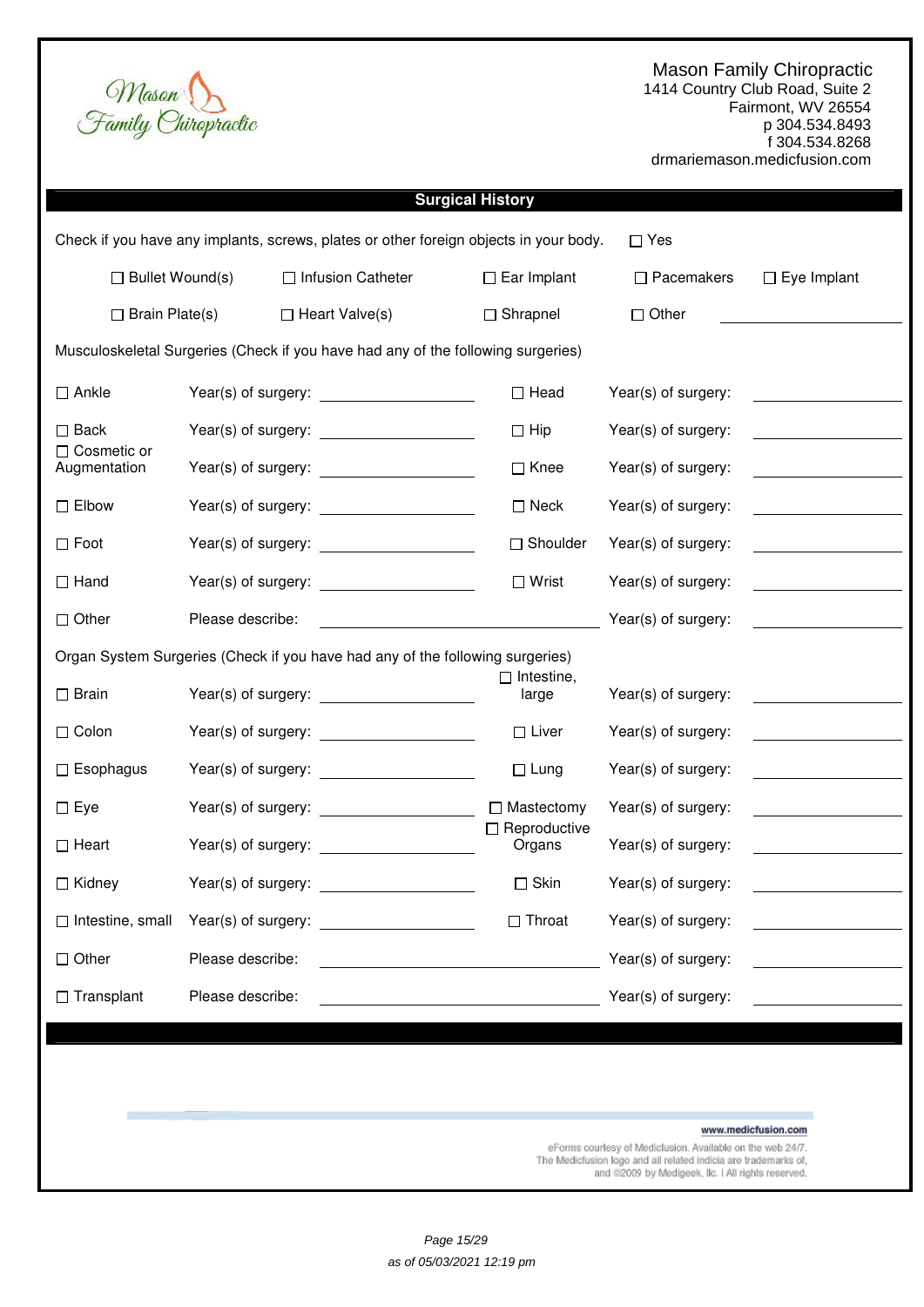

1414 Country Club Road, Suite 2 Fairmont, WV 26554 p 304.534.8493 f 304.534.8268 drmariemason.medicfusion.com

| Your Cancer History                                                       |                           |  |  |  |  |  |
|---------------------------------------------------------------------------|---------------------------|--|--|--|--|--|
| Check if a physician has ever diagnosed you with cancer.<br>$\square$ Yes |                           |  |  |  |  |  |
| Check all that apply                                                      |                           |  |  |  |  |  |
| $\Box$ Bladder                                                            | $\Box$ Lung               |  |  |  |  |  |
| $\Box$ Brain                                                              | □ Non-Hodgkin's Lymphoma  |  |  |  |  |  |
| $\square$ Breast                                                          | $\Box$ Ovarian            |  |  |  |  |  |
| □ Cervical                                                                | $\Box$ Pancreatic         |  |  |  |  |  |
| □ Colon or Rectal                                                         | $\Box$ Prostate           |  |  |  |  |  |
| $\Box$ Endometrial                                                        | $\Box$ Skin               |  |  |  |  |  |
| $\Box$ Eye                                                                | □ Basal Cell Carcinoma    |  |  |  |  |  |
| □ Kidney (renal cell)                                                     | □ Squamous Cell Carcinoma |  |  |  |  |  |
| $\Box$ Leukemia                                                           | $\Box$ Melanoma           |  |  |  |  |  |
| $\Box$ Other                                                              | □ Stomach                 |  |  |  |  |  |
|                                                                           | $\Box$ Thyroid            |  |  |  |  |  |
|                                                                           | $\Box$ Uterine            |  |  |  |  |  |
|                                                                           |                           |  |  |  |  |  |
|                                                                           |                           |  |  |  |  |  |

www.medicfusion.com

eForms courtesy of Medicfusion. Available on the web 24/7.<br>The Medicfusion logo and all related indicia are trademarks of,<br>and @2009 by Medigeek, Ilc. I All rights reserved.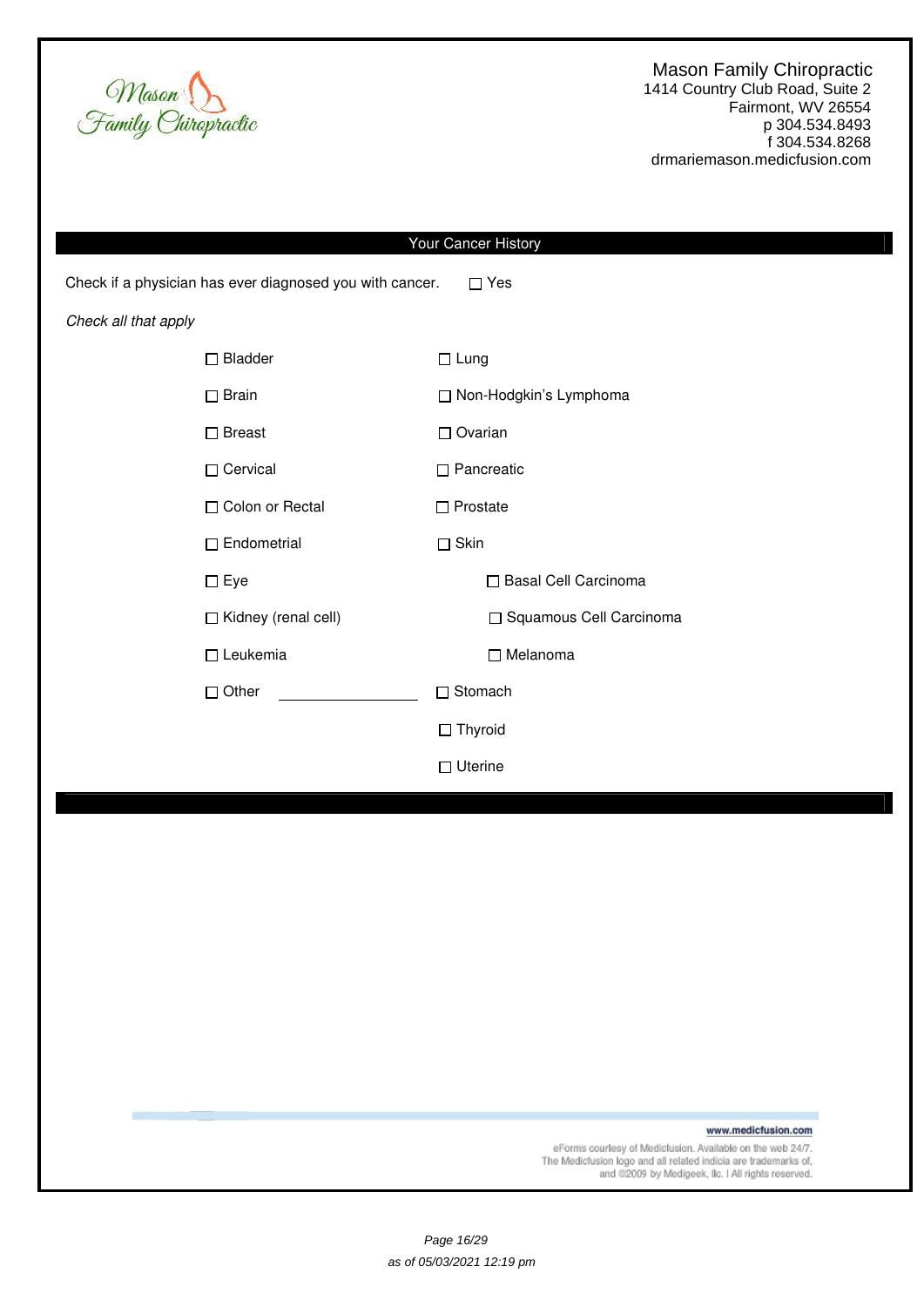

# Family Cancer History

Check if a physician has ever diagnosed your family with cancer.  $\Box$  Yes

Check all that apply and the family member(s) who had this condition:

|                                   | $\Box$ Bladder (M, F, S, MG, PG)             |                   | $\Box$ Lung     |                 | (M, F, S, MG, PG)                                |                   |  |
|-----------------------------------|----------------------------------------------|-------------------|-----------------|-----------------|--------------------------------------------------|-------------------|--|
| $\Box$ Brain                      | (M, F, S, MG, PG)                            |                   |                 |                 | $\Box$ Non-Hodgkin's Lymphoma (M, F, S, MG, PG)  |                   |  |
| $\Box$ Breast                     | (M, F, S, MG, PG)                            |                   | $\Box$ Ovarian  |                 | (M, F, S, MG, PG)                                |                   |  |
| $\Box$ Cervical (M, F, S, MG, PG) |                                              |                   |                 |                 | $\Box$ Pancreatic (M, F, S, MG, PG)              |                   |  |
|                                   | $\Box$ Colon or Rectal (M, F, S, MG, PG)     |                   | $\Box$ Prostate |                 | (M, F, S, MG, PG)                                |                   |  |
| $\Box$ Endometrial                | (M, F, S, MG, PG)                            |                   | $\Box$ Skin     |                 | (M, F, S, MG, PG)                                |                   |  |
| $\Box$ Eye                        | (M, F, S, MG, PG)                            |                   |                 |                 | $\Box$ Basal Cell Carcinoma                      | (M, F, S, MG, PG) |  |
|                                   | $\Box$ Kidney (renal cell) (M, F, S, MG, PG) |                   |                 |                 | $\Box$ Squamous Cell Carcinoma (M, F, S, MG, PG) |                   |  |
| $\Box$ Leukemia                   | (M, F, S, MG, PG)                            |                   |                 | $\Box$ Melanoma |                                                  | (M, F, S, MG, PG) |  |
| $\Box$ Other                      |                                              | (M, F, S, MG, PG) | $\Box$ Stomach  |                 | (M, F, S, MG, PG)                                |                   |  |
|                                   |                                              |                   | $\Box$ Thyroid  |                 | (M, F, S, MG, PG)                                |                   |  |
|                                   |                                              |                   | $\Box$ Uterine  |                 | (M, F, S, MG, PG)                                |                   |  |

| <b>Family Members</b> |                             |  |  |  |  |  |
|-----------------------|-----------------------------|--|--|--|--|--|
| (M)                   | Mother                      |  |  |  |  |  |
| (F)                   | Father                      |  |  |  |  |  |
| (S)                   | Sibling                     |  |  |  |  |  |
| (MG)                  | Maternal Grandparent        |  |  |  |  |  |
| PG)                   | <b>Paternal Grandparent</b> |  |  |  |  |  |

www.medicfusion.com

eForms courtesy of Medicfusion. Available on the web 24/7. The Medictusion logo and all related indicia are trademarks of,<br>and @2009 by Medigeek, IIc. I All rights reserved.

Page 17/29 as of 05/03/2021 12:19 pm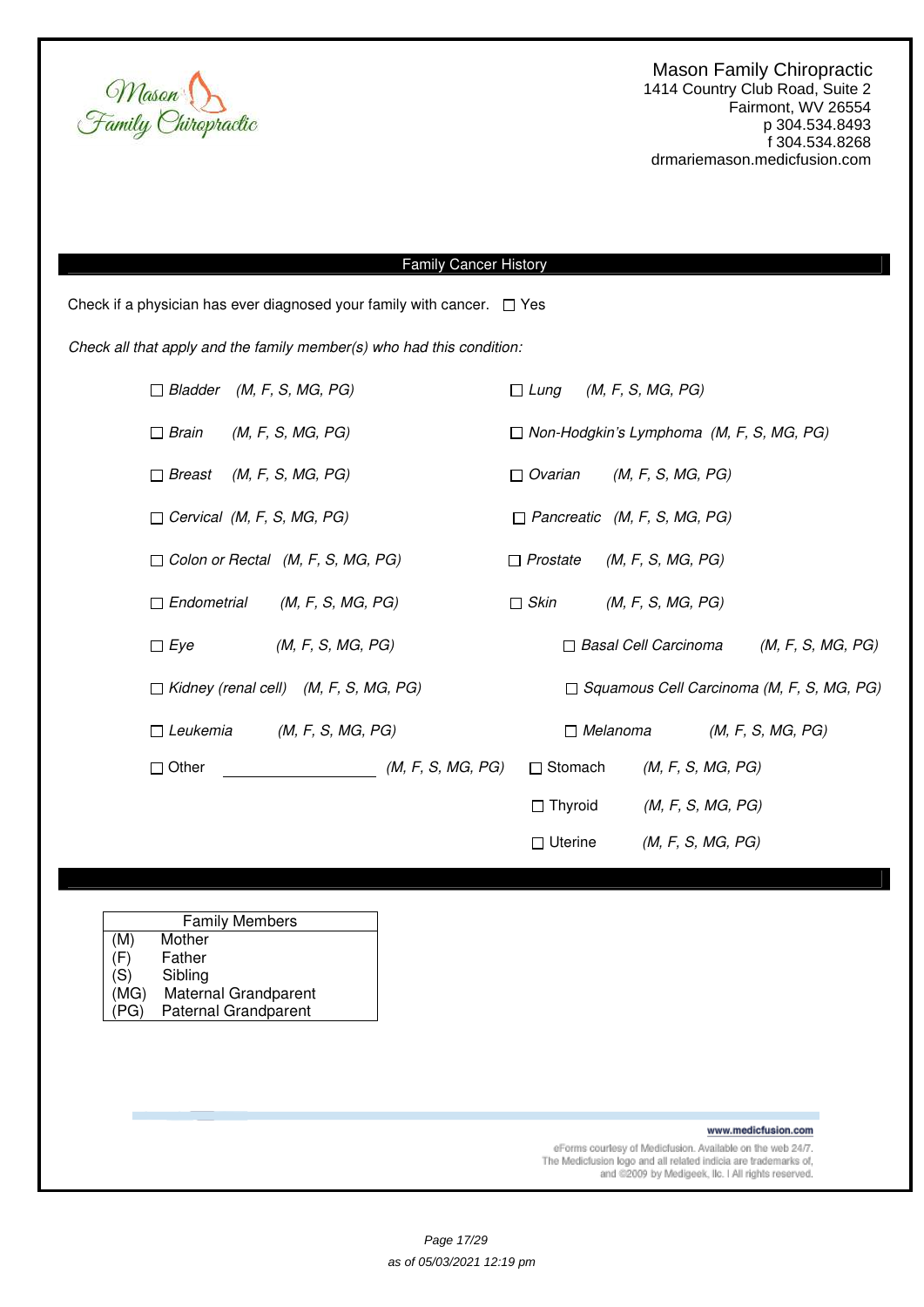

# Your Cardio-pulmonary / Circulatory Health

|                        | Check if a physician has ever diagnosed you with any of the following: |                                         |  |  |  |  |
|------------------------|------------------------------------------------------------------------|-----------------------------------------|--|--|--|--|
| $\Box$ Anemia          |                                                                        | $\Box$ HIV/AIDS                         |  |  |  |  |
|                        | $\Box$ Hemophilia                                                      | $\Box$ Hepatitis                        |  |  |  |  |
|                        | □ Hypertension (high blood pressure)                                   | □ Hypotension (low blood pressure)      |  |  |  |  |
|                        | $\Box$ Hemorrhoids                                                     | □ Lung Disorders                        |  |  |  |  |
|                        | □ Acute Respiratory Distress Syndrome                                  | □ Alpha-1 Antitrypsin Deficiency        |  |  |  |  |
|                        |                                                                        | □ Asbestos/Dust Disease                 |  |  |  |  |
|                        | Asthma                                                                 | $\Box$ Bronchiectasis                   |  |  |  |  |
|                        | $\Box$ Bronchitis (chronic)                                            | $\Box$ Bronchopulmonary Dysplasia (BPD) |  |  |  |  |
|                        | □ Chronic Obstructive Pulmonary Disease                                | □ Cystic Fibrosis                       |  |  |  |  |
|                        |                                                                        | $\Box$ Emphysema                        |  |  |  |  |
|                        | □ Farmer's Lung                                                        | $\Box$ Hantavirus                       |  |  |  |  |
|                        | □ Histoplasmosis                                                       | $\Box$ Legionellosis                    |  |  |  |  |
|                        | $\Box$ Lymphangioleiomyomatosis                                        | $\Box$ Pleurisy                         |  |  |  |  |
|                        | $\Box$ Pneumonia                                                       | $\Box$ Pneumothorax                     |  |  |  |  |
|                        | □ Primary Alveolar Hypoventilation Syndrome                            | □ Pulmonary Alveolar Proteinosis        |  |  |  |  |
|                        |                                                                        | $\Box$ Pulmonary Embolus                |  |  |  |  |
|                        | □ Pulmonary Fibrosis                                                   | □ Respiratory Distress Syndrome         |  |  |  |  |
|                        | □ Respiratory Syncytial Virus                                          | $\Box$ Sarcoidosis                      |  |  |  |  |
|                        | □ Severe Acute Respiratory Syndrome                                    | □ Spontaneous Pneumothorax              |  |  |  |  |
|                        |                                                                        | $\Box$ Tuberculosis                     |  |  |  |  |
| □ Raynaud's Phenomenon |                                                                        | □ Sickle Cell Anemia                    |  |  |  |  |
|                        | $\Box$ Sinus Infections (chronic)                                      | $\Box$ Stroke                           |  |  |  |  |
|                        | $\Box$ Wegener's Granulomatosis                                        | $\Box$ Other                            |  |  |  |  |
|                        |                                                                        |                                         |  |  |  |  |

www.medicfusion.com

eForms courtesy of Medicfusion. Available on the web 24/7.<br>The Medicfusion logo and all related indicia are trademarks of,<br>and @2009 by Medigeek, IIc. I All rights reserved.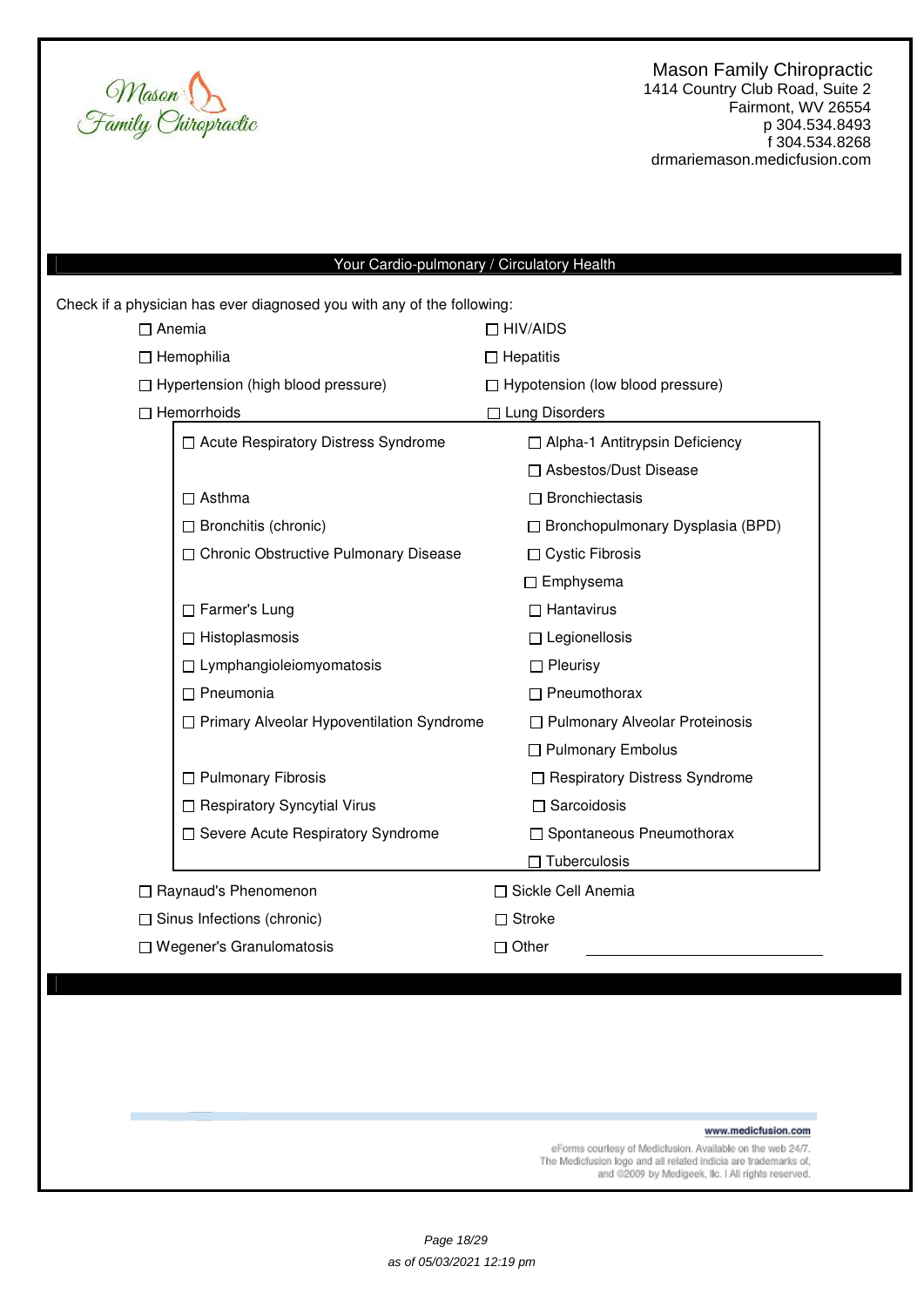Mason<br>Family Chiropractic

# Family Cardio-pulmonary / Circulatory Health

| Check if a physician has ever diagnosed your family with any of the following:                                   |                                                                                                                       |  |  |  |  |  |
|------------------------------------------------------------------------------------------------------------------|-----------------------------------------------------------------------------------------------------------------------|--|--|--|--|--|
| $\Box$ Anemia<br>(M, F, S, MG, PG)                                                                               | $\Box$ HIV/AIDS<br>(M, F, S, MG, PG)                                                                                  |  |  |  |  |  |
| $\Box$ Hemophilia (M, F, S, MG, PG)                                                                              | $\Box$ Hepatitis<br>(M, F, S, MG, PG)                                                                                 |  |  |  |  |  |
|                                                                                                                  | $\Box$ Hypertension (high blood pressure) (M, F, S, MG, PG) $\Box$ Hypotension (low blood pressure) (M, F, S, MG, PG) |  |  |  |  |  |
| $\Box$ Hemorrhoids<br>(M, F, S, MG, PG)                                                                          | $\Box$ Lung Disorders (M, F, S, MG, PG)                                                                               |  |  |  |  |  |
| □ Acute Respiratory Distress Syndrome                                                                            | □ Alpha-1 Antitrypsin Deficiency (M, F, S, MG, PG)                                                                    |  |  |  |  |  |
| (M, F, S, MG, PG)                                                                                                | $\Box$ Asbestos/Dust Disease (M, F, S, MG, PG)                                                                        |  |  |  |  |  |
| $\Box$ Asthma<br>(M, F, S, MG, PG)                                                                               | $\Box$ Bronchiectasis<br>(M, F, S, MG, PG)                                                                            |  |  |  |  |  |
| $\Box$ Bronchitis (chronic) ( <i>M, F, S, MG, PG</i> )                                                           | $\Box$ Bronchopulmonary Dysplasia(BPD) (M, F, S, MG, PG)                                                              |  |  |  |  |  |
| □ Chronic Obstructive Pulmonary Disease                                                                          | $\Box$ Cystic Fibrosis (M, F, S, MG, PG)                                                                              |  |  |  |  |  |
| (M, F, S, MG, PG)                                                                                                | $\Box$ Emphysema<br>(M, F, S, MG, PG)                                                                                 |  |  |  |  |  |
| $\Box$ Farmer's Lung (M, F, S, MG, PG)                                                                           | $\Box$ Hantavirus<br>(M, F, S, MG, PG)                                                                                |  |  |  |  |  |
| $\Box$ Histoplasmosis (M, F, S, MG, PG)                                                                          | $\Box$ Legionellosis<br>(M, F, S, MG, PG)                                                                             |  |  |  |  |  |
| $\Box$ Lymphangioleiomyomatosis (M, F, S, MG, PG)                                                                | $\Box$ Pleurisy<br>(M, F, S, MG, PG)                                                                                  |  |  |  |  |  |
| $\Box$ Pneumonia<br>(M, F, S, MG, PG)                                                                            | $\Box$ Pneumothorax<br>(M, F, S, MG, PG)                                                                              |  |  |  |  |  |
| $\Box$ Primary Alveolar Hypoventilation Syndrome                                                                 | $\Box$ Pulmonary Alveolar Proteinosis (M, F, S, MG, PG)                                                               |  |  |  |  |  |
| (M, F, S, MG, PG)                                                                                                | $\Box$ Pulmonary Embolus<br>(M, F, S, MG, PG)                                                                         |  |  |  |  |  |
| $\Box$ Pulmonary Fibrosis (M, F, S, MG, PG)                                                                      | □ Respiratory Distress Syndrome<br>(M, F, S, MG, PG)                                                                  |  |  |  |  |  |
| $\Box$ Respiratory Syncytial Virus (M, F, S, MG, PG)<br>□ Severe Acute Respiratory Syndrome<br>(M, F, S, MG, PG) | $\Box$ Sarcoidosis<br>(M, F, S, MG, PG)<br>□ Spontaneous Pneumothorax<br>(M, F, S, MG, PG)                            |  |  |  |  |  |
| (M, F, S, MG, PG)                                                                                                | $\Box$ Tuberculosis<br>(M, F, S, MG, PG)                                                                              |  |  |  |  |  |
| □ Raynaud's Phenomenon<br>(M, F, S, MG, PG)                                                                      | □ Sickle Cell Anemia<br>(M, F, S, MG, PG)                                                                             |  |  |  |  |  |
| $\Box$ Sinus Infections (chronic) ( <i>M, F, S, MG, PG</i> )                                                     | $\Box$ Stroke<br>(M, F, S, MG, PG)                                                                                    |  |  |  |  |  |
| $\Box$ Wegener's Granulomatosis ( <i>M, F, S, MG, PG</i> )                                                       | $\Box$ Other<br>(M, F, S, MG, PG)                                                                                     |  |  |  |  |  |

# Family Members

- (M) Mother<br>(F) Father
- (F) Father Sibling
- (MG) Maternal Grandparent
- (PG) Paternal Grandparent

#### www.medicfusion.com

eForms courtesy of Medicfusion. Available on the web 24/7. The Medicfusion logo and all related indicia are trademarks of, and @2009 by Medigeek, Ilc. I All rights reserved.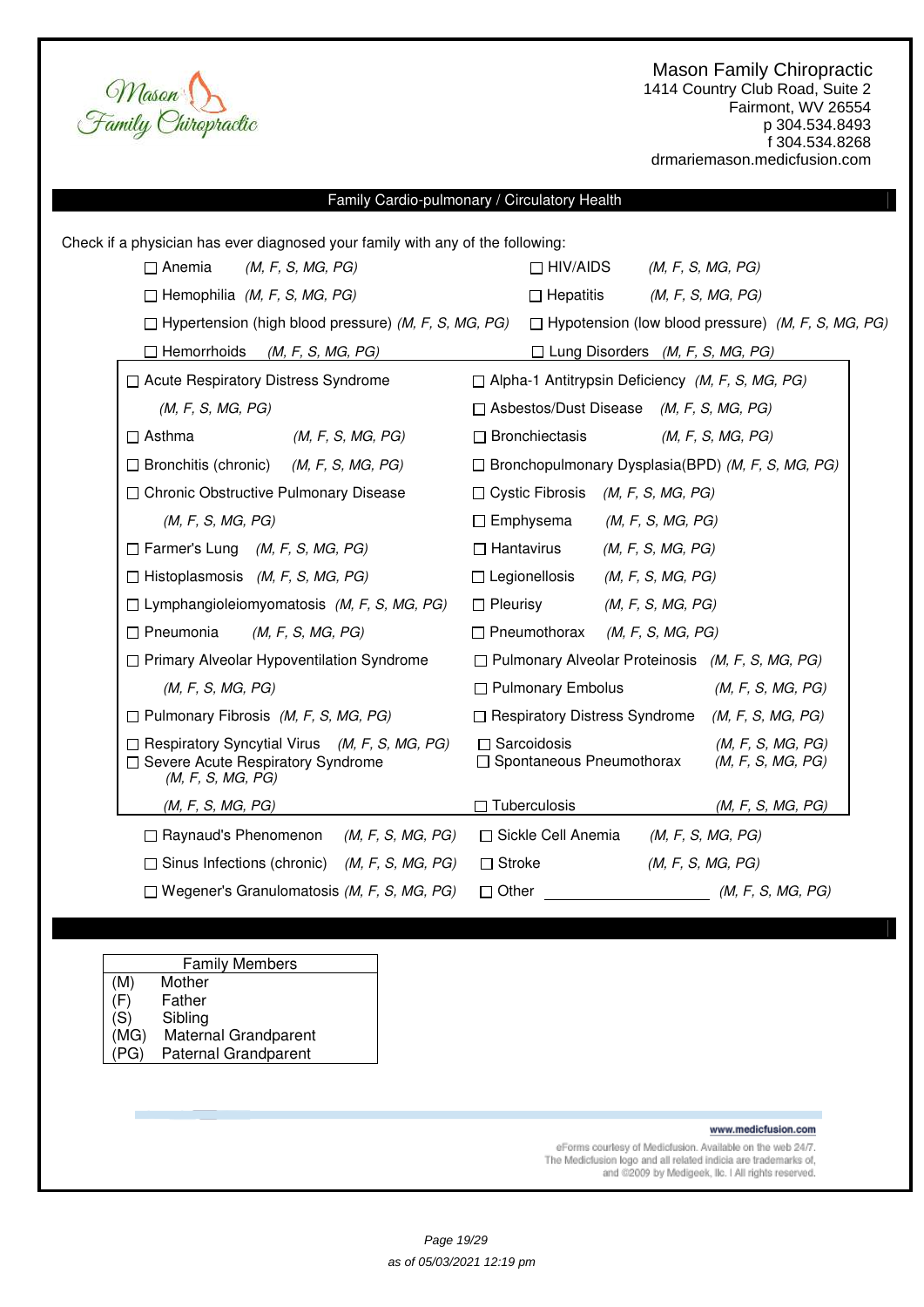

1414 Country Club Road, Suite 2 Fairmont, WV 26554 p 304.534.8493 f 304.534.8268 drmariemason.medicfusion.com

# Endocrine, Gastrointestinal and Neurologic Health

Check if a physician has ever diagnosed you with any of the following:

|                 | □ Autoimmune Disorder                                       |                                                                                |  |  |
|-----------------|-------------------------------------------------------------|--------------------------------------------------------------------------------|--|--|
|                 | $\Box$ Dermatitis                                           | □ Churg-Strauss (Allergic Granulomatosis)                                      |  |  |
|                 | □ Eosinophilic Fasciitis                                    | □ Dermatomyositis/Polymyositis<br>$\Box$ Interstitial Granulomatous Dermatitis |  |  |
|                 | □ Goodpasture's Syndrome                                    |                                                                                |  |  |
|                 | $\Box$ Lupus                                                | with Arthritis                                                                 |  |  |
|                 | $\Box$ Lupus SLE                                            |                                                                                |  |  |
|                 | $\Box$ Lupus DLE                                            |                                                                                |  |  |
|                 | □ Lupus SCLE                                                |                                                                                |  |  |
|                 | □ Anti-Phospholipid Antibody Syndrome (Lupus Anticoagulant) |                                                                                |  |  |
|                 | □ Mixed Connective Tissue Disease                           | □ Relapsing Polychondritis                                                     |  |  |
|                 | $\Box$ Rheumatoid Arthritis                                 | $\Box$ Sarcoidosis                                                             |  |  |
|                 | □ Scleroderma                                               | □ Sjogren's Syndrome                                                           |  |  |
|                 | □ Skin Immunofluorescence                                   | $\Box$ Vasculitis                                                              |  |  |
|                 | □ Bladder Disease                                           | $\Box$ Candida                                                                 |  |  |
| □ Chicken Pox   |                                                             | □ Chronic Fatigue Syndrome                                                     |  |  |
|                 | □ Crohn's Disease                                           | $\Box$ Diabetes                                                                |  |  |
| $\Box$ Epilepsy |                                                             | $\Box$ Fibromyalgia                                                            |  |  |
|                 | □ Gall Bladder Problems                                     | $\Box$ Headaches                                                               |  |  |
|                 | □ Cluster Headaches                                         | □ Migraine Headaches                                                           |  |  |
|                 | □ Sinus Headaches                                           | □ Stress-induced Headaches                                                     |  |  |
|                 | □ Tension Headaches                                         |                                                                                |  |  |
|                 | $\Box$ Incontinence                                         | □ Irritable Bowel Syndrome (IBS)                                               |  |  |
|                 | □ Kidney Disease                                            | □ Liver Disease                                                                |  |  |
|                 | □ Liver Problems                                            | $\square$ Measles                                                              |  |  |
| $\Box$ Mumps    |                                                             | $\Box$ Seizures                                                                |  |  |
| $\Box$ Shingles |                                                             | □ Stomach Ulcers                                                               |  |  |
|                 | □ Thyroid Dysfunction                                       | □ Urinary Tract Infection                                                      |  |  |
| $\Box$ Other    |                                                             |                                                                                |  |  |
|                 |                                                             |                                                                                |  |  |

#### www.medicfusion.com

eForms courtesy of Medicfusion. Available on the web 24/7.<br>The Medicfusion logo and all related indicia are trademarks of,<br>and @2009 by Medigeek, IIc. I All rights reserved.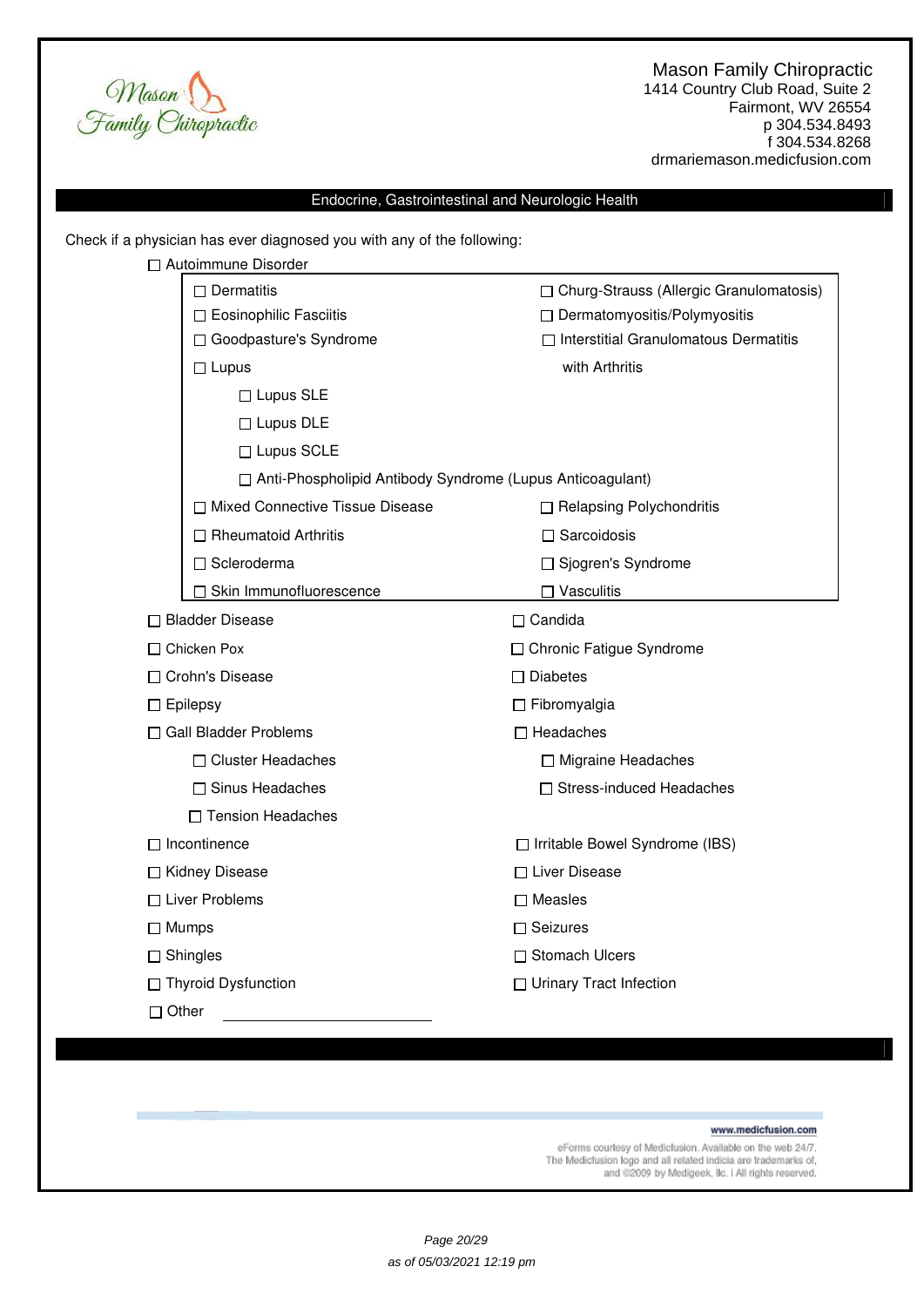

1414 Country Club Road, Suite 2 Fairmont, WV 26554 p 304.534.8493 f 304.534.8268 drmariemason.medicfusion.com

# Emotional and Mental Health

| Check if a physician has ever diagnosed you with an emotional or mental condition. | Yes                                                         |
|------------------------------------------------------------------------------------|-------------------------------------------------------------|
| $\Box$ Anger Disorders                                                             | □ Anxiety Disorders                                         |
| □ Asperger Syndrome                                                                | $\Box$ Attention Deficit Disorder with Hyperactivity (ADHD) |
| $\Box$ Autistic Disorder                                                           | $\Box$ Avoidant Personality Disorder (AvPD)                 |
| □ Bipolar Disorder                                                                 | □ Borderline Personality Disorder                           |
| □ Capgras Syndrome                                                                 | □ Child Behavior Disorders                                  |
| □ Combat Disorders                                                                 | □ Cyclothymic Disorder                                      |
| □ Dependent Personality Disorder (DPD)                                             | $\Box$ Depressive Disorders (depression)                    |
| $\Box$ Dissociative Disorders                                                      | $\Box$ Dysthymic Disorders (mood disorder)                  |
| $\Box$ Eating Disorders                                                            | $\Box$ Firesetting Behavior                                 |
| □ Hypochondriasis (Somatoform Disorder)                                            | □ Impulse Control Disorders                                 |
|                                                                                    | □ Kleine-Levin Syndrome                                     |
| $\Box$ Kleptomania                                                                 | □ Multiple Personality Disorder                             |
| □ Munchhausen Syndrome                                                             | □ Narcissistic Personality Disorder                         |
| $\Box$ Narcolepsy                                                                  | □ Obsessive Compulsive Disorder (OCD)                       |
| $\Box$ Phobic Disorders (Phobias)                                                  | $\Box$ Psychotic Disorders                                  |
| □ Restless Legs Syndrome                                                           | □ Schizophrenia                                             |
| $\Box$ Seasonal Affective Disorder                                                 | $\Box$ Sexual or Gender Disorders                           |
| $\Box$ Sexual Dysfunctions (psychological, not physical)                           | $\Box$ Sleep Disorders                                      |
|                                                                                    | □ Post-traumatic Stress Syndrome                            |
| □ Substance Abuse                                                                  | □ Suicidal Tendencies                                       |
| $\Box$ Other                                                                       |                                                             |
|                                                                                    |                                                             |

www.medicfusion.com

eForms courtesy of Medicfusion. Available on the web 24/7.<br>The Medicfusion logo and all related indicia are trademarks of,<br>and @2009 by Medigeek, Ilc. I All rights reserved.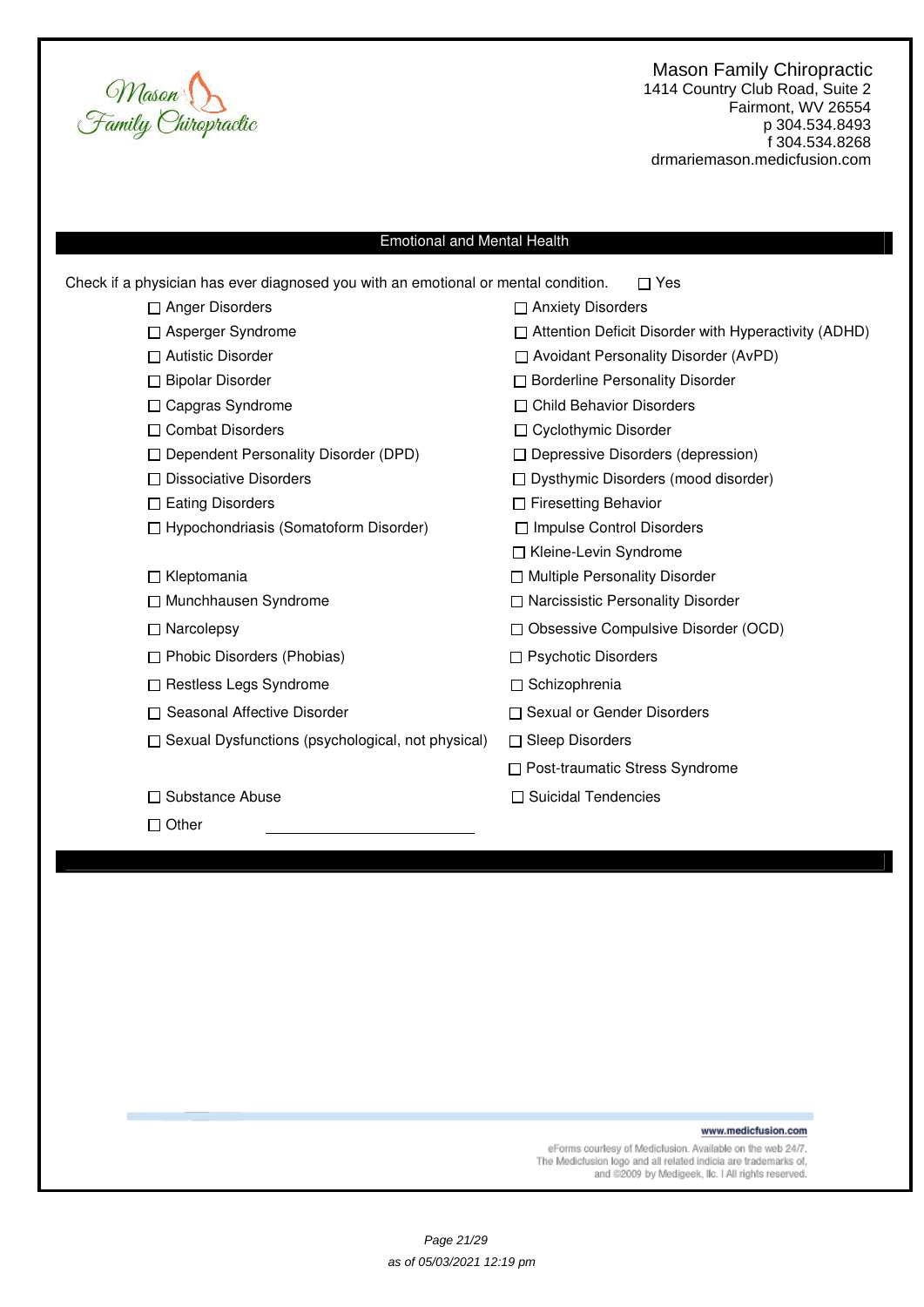

1414 Country Club Road, Suite 2 Fairmont, WV 26554 p 304.534.8493 f 304.534.8268 drmariemason.medicfusion.com

# Sensory Health

Check if a physician has ever diagnosed you with any of the following:

| <b>Blindness</b><br>П       | $\Box$ Cataract                  |
|-----------------------------|----------------------------------|
| $\Box$ Cholesteatoma        | $\Box$ Deafness or Hearing Loss  |
| $\Box$ Ear ringing          | $\sqcap$ Eczema                  |
| □ Glaucoma                  | $\Box$ Laryngitis (chronic)      |
| $\Box$ Macular Degeneration | $\Box$ Mumps                     |
| □ Meniere's Disease         | $\Box$ Nasal Polyps              |
| $\Box$ Perforated Eardrum   | $\Box$ Psoriasis                 |
| $\Box$ Rhinitis             | $\Box$ Sinusitis                 |
| $\Box$ Tinnitus             | $\Box$ Unusual Vision Impairment |
| ⊟ Vertigo                   | $\sqcap$ Other                   |
|                             |                                  |

www.medicfusion.com

eForms courtesy of Medicfusion. Available on the web 24/7.<br>The Medicfusion logo and all related indicia are trademarks of,<br>and @2009 by Medigeek, IIc. I All rights reserved.

Page 22/29 as of 05/03/2021 12:19 pm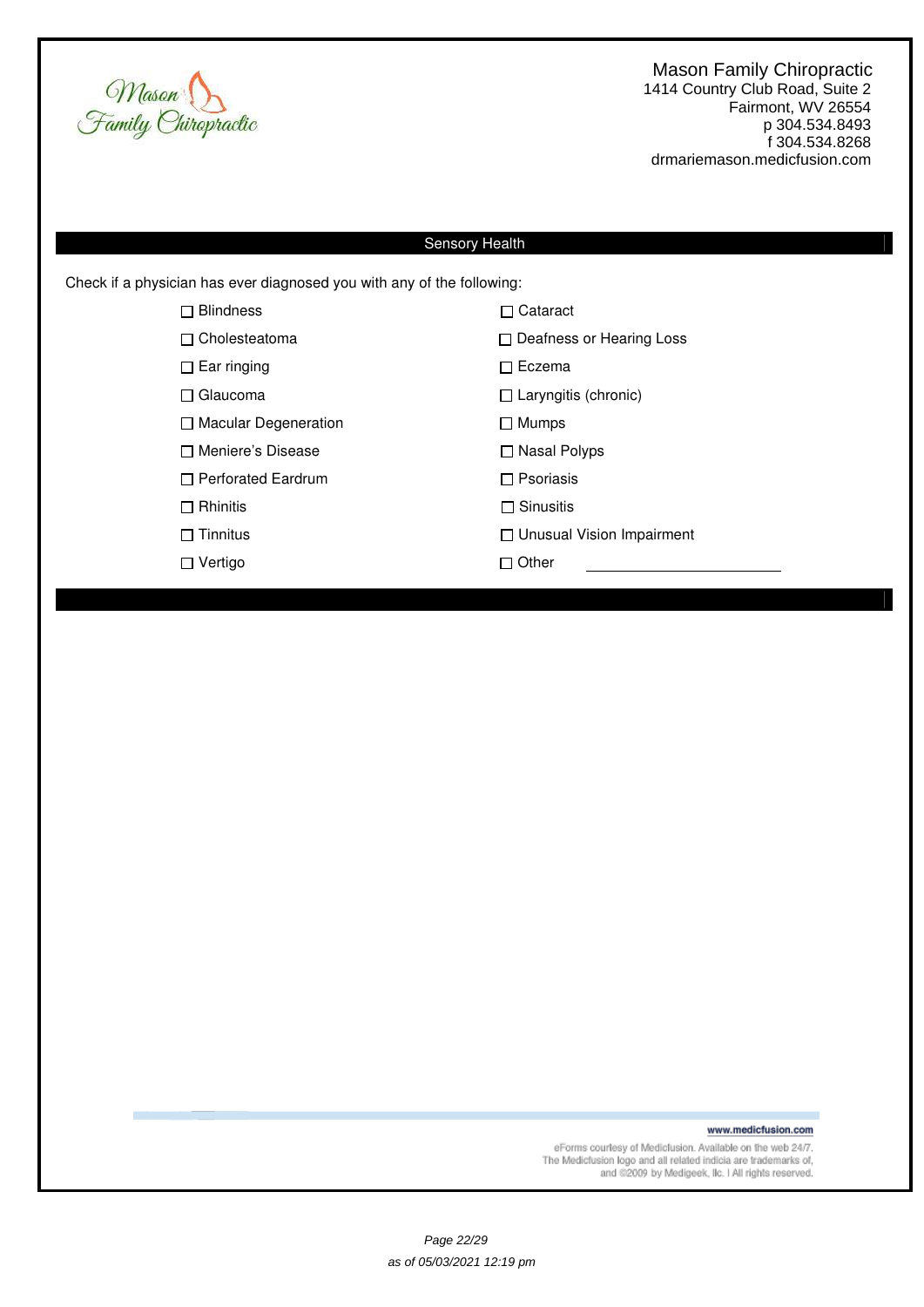

# Musculoskeletal Health

Check if a physician has ever diagnosed you with any of the following:

|              | $\Box$ Arthritis                       |                                     |                                                        |  |
|--------------|----------------------------------------|-------------------------------------|--------------------------------------------------------|--|
|              | $\Box$ Ankylosing Spondylitis          |                                     | $\Box$ Behets Disease                                  |  |
|              | <b>Carpal Tunnel Syndrome</b>          |                                     | $\Box$ Diffuse Idiopathic Skeletal Hyperostosis (DISH) |  |
|              | $\Box$ Ehlers-Danlos Syndrome (EDS)    | $\Box$ Felty's Syndrome             |                                                        |  |
|              | $\Box$ Fibromyalgia                    |                                     | $\Box$ Infectious Arthritis                            |  |
|              | Mixed Connective Tissue Disease (MCTD) |                                     | $\Box$ Osteoarthritis                                  |  |
|              |                                        |                                     | $\Box$ Osteoporosis                                    |  |
|              | Paget's Disease                        |                                     | $\Box$ Polymyalgia Rheumatica                          |  |
|              | □ Polymyositis and Dermatomyositis     |                                     | $\Box$ Pseudogout                                      |  |
|              |                                        |                                     | $\Box$ Psoriatic Arthritis                             |  |
|              | <b>Reactive Arthritis</b>              |                                     | □ Repetitive Stress Injury                             |  |
|              | <b>Rheumatoid Arthritis</b>            |                                     | □ Scleroderma                                          |  |
|              | Sjogren's Syndrome                     |                                     | <b>Stills Disease</b>                                  |  |
| $\Box$ Gout  |                                        |                                     | □ Herniated Disk                                       |  |
|              | $\Box$ Lyme Disease                    | $\Box$ Multiple Sclerosis           |                                                        |  |
|              | $\Box$ Muscular Dystrophy              | $\Box$ Numbness or Tingling in feet |                                                        |  |
|              | $\Box$ Numbness or Tingling in hands   | $\Box$ Osteoporosis                 |                                                        |  |
|              | □ Parkinson's Disease                  | □ Pinched Nerve                     |                                                        |  |
| $\Box$ Polio |                                        | Rheumatism                          |                                                        |  |
|              | $\Box$ Sciatica                        |                                     | □ Temporomandibular Joint Syndrome (TMJ)               |  |
| $\Box$ Other |                                        |                                     |                                                        |  |

www.medicfusion.com

eForms courtesy of Medicfusion. Available on the web 24/7.<br>The Medicfusion logo and all related indicia are trademarks of, and @2009 by Medigeek, Ilc. I All rights reserved.

Page 23/29 as of 05/03/2021 12:19 pm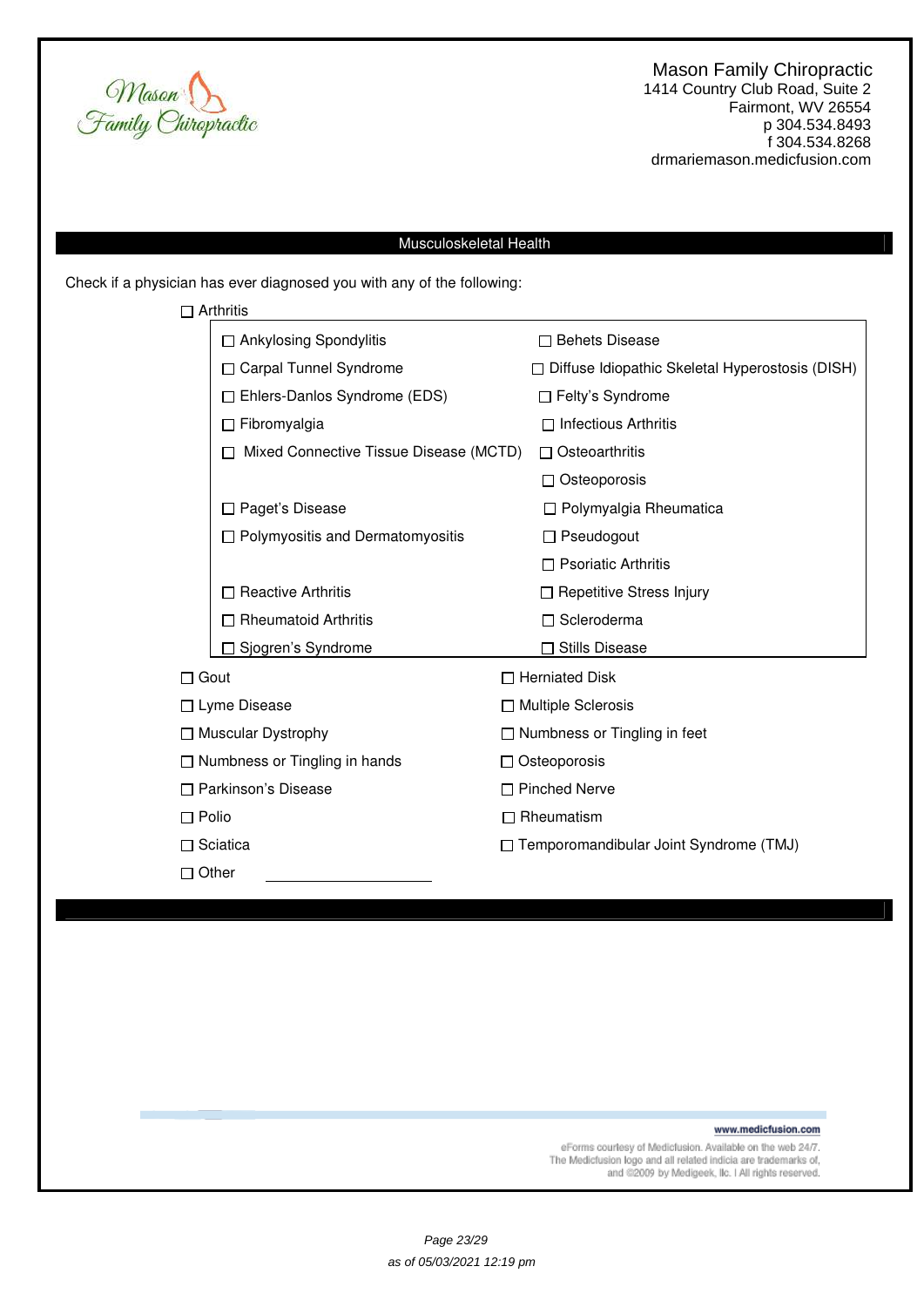

| Reproductive Health                                                                                            |  |                             |                |                             |  |  |  |
|----------------------------------------------------------------------------------------------------------------|--|-----------------------------|----------------|-----------------------------|--|--|--|
| Check if you have ever given birth.<br>$\Box$ Yes                                                              |  |                             |                |                             |  |  |  |
| How many births vaginally?                                                                                     |  |                             |                |                             |  |  |  |
| How many births by C-section?                                                                                  |  |                             |                |                             |  |  |  |
| Check if a physician has ever diagnosed you with any of the following:                                         |  |                             |                |                             |  |  |  |
| $\Box$ Chlamydia<br>$\Box$ Dysplasia                                                                           |  | $\Box$ Erectile Dysfunction |                | $\Box$ Genital Herpes       |  |  |  |
| $\Box$ Human Papillomavirus (HPV)<br>$\Box$ Gonorrhea                                                          |  |                             | Impotency<br>П | $\Box$ Syphilis             |  |  |  |
| $\Box$ Cystitis<br>$\Box$ Infertility                                                                          |  | $\Box$ Menopause            |                | $\Box$ Prostate Enlargement |  |  |  |
| $\Box$ Testicular Dysfunction $\Box$ Uterine Fibroid $\Box$ Vaginal Yeast Infections (chronic)<br>$\Box$ Other |  |                             |                |                             |  |  |  |
|                                                                                                                |  |                             |                |                             |  |  |  |

www.medicfusion.com

eForms courtesy of Medicfusion. Available on the web 24/7.<br>The Medicfusion logo and all related indicia are trademarks of,<br>and @2009 by Medigeek, Ilc. I All rights reserved.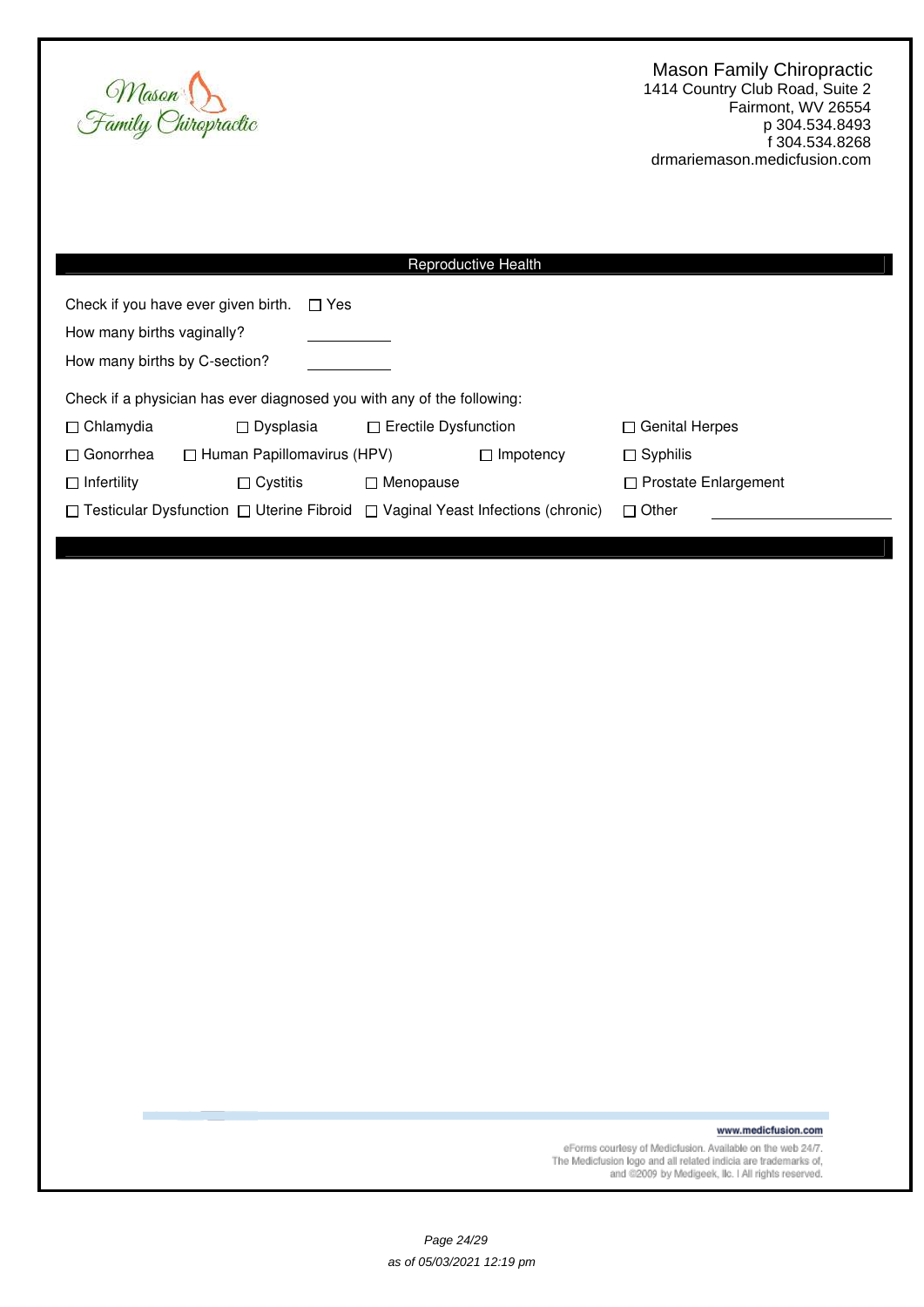

amily Chiropractic p 31.113 praoud<br>16 Deed Suite 2  $5$  NU  $304.5$  30116  $\epsilon$  $\frac{1}{2000}$  all  $\frac{1}{200}$  and  $\frac{1}{200}$  and  $\frac{200}{200}$ Mason Family Chiropractic 1414 Country Club Road, Suite 2 Fairmont, WV 26554 p 304.534.8493 f 304.534.8268

Patient: \_\_\_\_\_\_\_\_\_\_\_\_\_\_\_\_\_\_\_\_\_\_\_\_\_\_\_\_\_\_\_\_\_\_\_\_\_ drmariemason.medicfusion.com

# **New Case Questionnaire - Injury / Complaint Short Form**

# **CHIEF COMPLAINT**

| Your current concern(s):                                                                     |                |                        |               |                                             |                    |  |  |  |
|----------------------------------------------------------------------------------------------|----------------|------------------------|---------------|---------------------------------------------|--------------------|--|--|--|
| Headaches                                                                                    | Neck pain      |                        | Low back pain | Mid back pain                               | Shoulder pain      |  |  |  |
| Elbow pain                                                                                   | Hip pain       |                        | Knee pain     | Other                                       |                    |  |  |  |
| Other concern(s):                                                                            |                |                        |               |                                             |                    |  |  |  |
| When did your symptoms begin? If<br>unknown please estimate:                                 |                |                        |               |                                             |                    |  |  |  |
| [Female Patients] Are you pregnant?                                                          |                | Yes                    | No            |                                             |                    |  |  |  |
| If yes, estimate your due date:                                                              |                |                        |               | If no, date of most recent menstrual cycle: |                    |  |  |  |
| Which word best describes the frequency of your symptoms:                                    |                |                        |               |                                             |                    |  |  |  |
| Occasional (0-25%)                                                                           |                | Intermittent (26-50%)  |               | Frequent (51-75%                            | Constant (75-100%) |  |  |  |
| Which phrases best describe changes in your symptoms during the day? (select all that apply) |                |                        |               |                                             |                    |  |  |  |
| Worse in the morning                                                                         |                | Worse in the afternoon |               | Worse at night                              |                    |  |  |  |
| Changes with the weather                                                                     |                | Does not change        |               |                                             |                    |  |  |  |
| What helps to relieve your symptoms? (select all that apply)                                 |                |                        |               |                                             |                    |  |  |  |
| Ice                                                                                          | Heat           |                        | Medication    | Physical therapy                            |                    |  |  |  |
| Acupuncture                                                                                  | Massage        |                        | Nothing       | Other                                       |                    |  |  |  |
| Other relief:                                                                                |                |                        |               |                                             |                    |  |  |  |
| What activities are limited by your symptoms? (select all that apply)                        |                |                        |               |                                             |                    |  |  |  |
| Bending                                                                                      | Bowel movement |                        | Coughing      | Daily routine                               |                    |  |  |  |
| Driving                                                                                      | Getting up     |                        | Lifting       | Lying down                                  |                    |  |  |  |
| Pulling                                                                                      | Pushing        |                        | Reading       | Sitting                                     |                    |  |  |  |
| Sleeping                                                                                     | Sneezing       |                        | Standing      | Turning head                                |                    |  |  |  |
| Urination                                                                                    | Walking        |                        | Working       | Other                                       |                    |  |  |  |
| Other activities:                                                                            |                |                        |               |                                             |                    |  |  |  |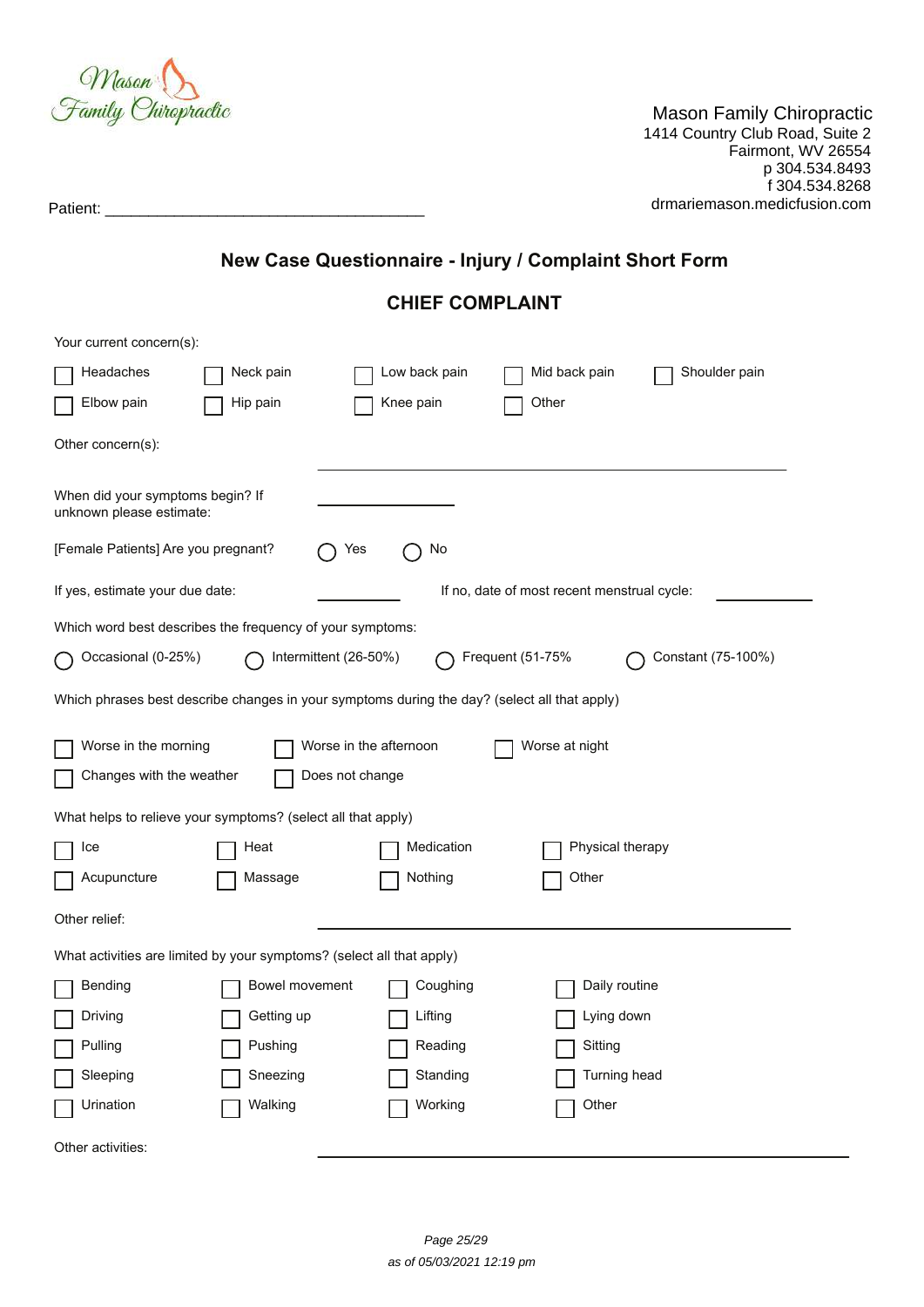| Approximate date of your most recent Physical Exam:                         | Approximate date of your most recent Spinal x-ray:   |  |  |  |  |
|-----------------------------------------------------------------------------|------------------------------------------------------|--|--|--|--|
| Approximate date of your most recent MRI:                                   | Approximate date of your most recent CT scan:        |  |  |  |  |
| Approximate date of your most other scans:                                  | Approximate date of your most recent Dental x-rays:  |  |  |  |  |
| Other scans description:                                                    |                                                      |  |  |  |  |
|                                                                             | <b>PRIOR TREATMENT</b>                               |  |  |  |  |
| Have you tried other medical treatments<br>Yes<br>for this condition?       | No                                                   |  |  |  |  |
| Specify treatment provider:                                                 |                                                      |  |  |  |  |
| Hospital or Urgent care<br>Medical Physician                                | Chiropractor<br>Massage Therapist                    |  |  |  |  |
| <b>Physical Therapist</b><br>Acupuncturist                                  | Other                                                |  |  |  |  |
| Other treatment provider:                                                   |                                                      |  |  |  |  |
| Start date of prior treatment:                                              | End date of prior treatment:                         |  |  |  |  |
| This office requires a copy of the medical report detailing your treatment: |                                                      |  |  |  |  |
| I will provide a copy                                                       | i will fax it                                        |  |  |  |  |
| will e-mail it                                                              | I authorize my former facility to release my records |  |  |  |  |
| <b>Physician Information:</b>                                               |                                                      |  |  |  |  |
| Name of Physician:                                                          |                                                      |  |  |  |  |
| Name of facility:                                                           |                                                      |  |  |  |  |
| Address:                                                                    |                                                      |  |  |  |  |
| City                                                                        |                                                      |  |  |  |  |
| State                                                                       | Zip                                                  |  |  |  |  |
| <b>Phone Number</b>                                                         |                                                      |  |  |  |  |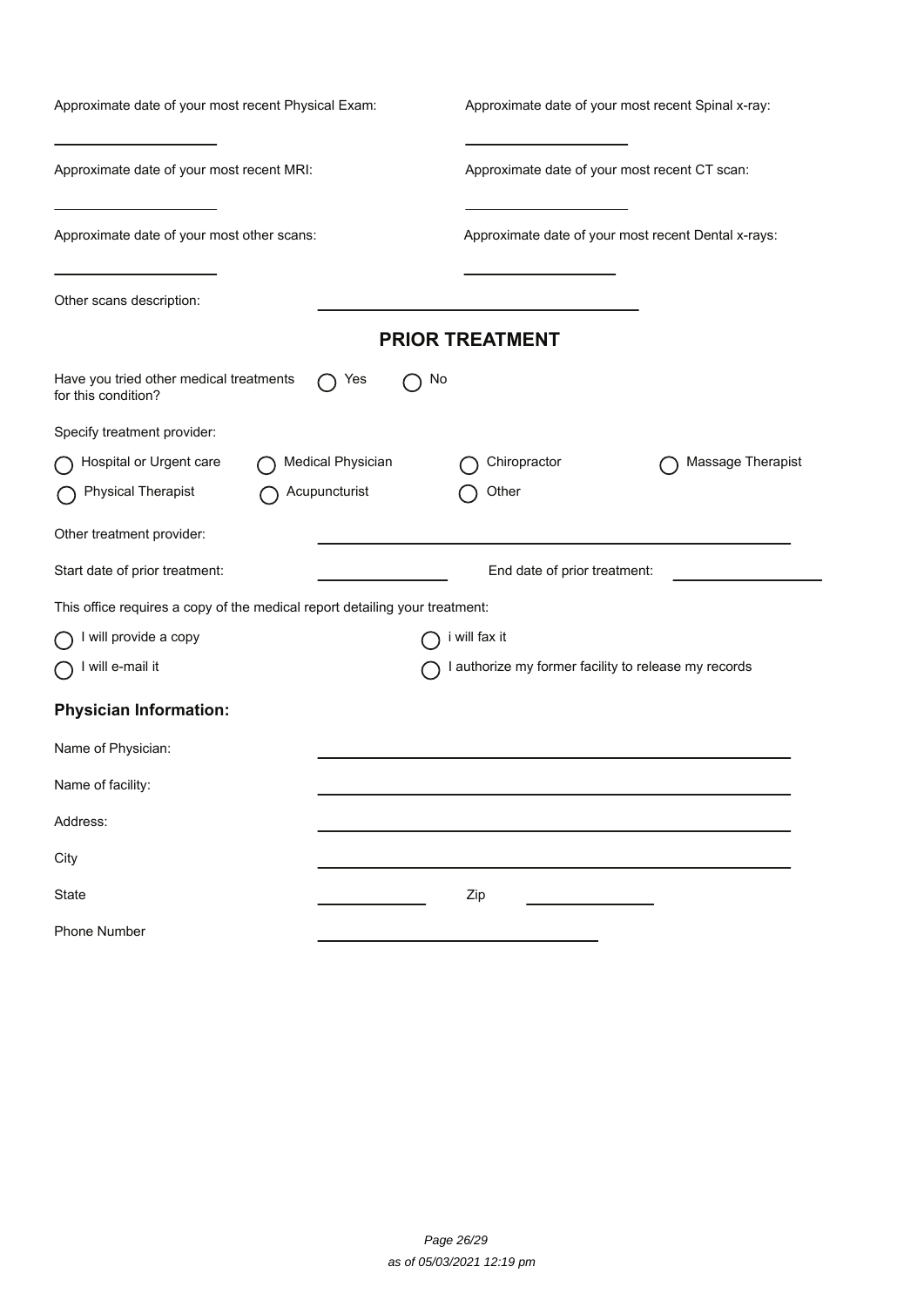| <b>ACCIDENT DETAILS</b>                          |           |      |                                                   |    |  |  |  |
|--------------------------------------------------|-----------|------|---------------------------------------------------|----|--|--|--|
| Are your symptoms a result of an<br>accident?    | Yes<br>No |      | Date of accident? If unknown,<br>please estimate; |    |  |  |  |
| In what State did the accident happen?           |           |      |                                                   |    |  |  |  |
| What type of accident did you have?              | Other     |      |                                                   |    |  |  |  |
| Other accident information                       |           |      |                                                   |    |  |  |  |
| Have you taken time of work as a<br>result?      | Yes<br>No |      | Are you still off work?<br>Yes                    | No |  |  |  |
| Beginning date                                   |           |      | Ending date                                       |    |  |  |  |
| Were you compensated for time lost<br>from work? | Yes       | No   |                                                   |    |  |  |  |
| <b>ACCIDENT PARTIES</b>                          |           |      |                                                   |    |  |  |  |
| Is there an attorney handling your case?         | Yes       | No   |                                                   |    |  |  |  |
| <b>Attorney information:</b>                     |           |      |                                                   |    |  |  |  |
| Attorney name:                                   |           |      |                                                   |    |  |  |  |
| Firm name:                                       |           |      |                                                   |    |  |  |  |
| Address:                                         |           |      |                                                   |    |  |  |  |
| City:                                            |           |      |                                                   |    |  |  |  |
| State:                                           |           | Zip: |                                                   |    |  |  |  |
| Phone number:                                    |           |      | Fax number:                                       |    |  |  |  |
| Email address:                                   |           |      |                                                   |    |  |  |  |
| Other financially involved party:                | Yes       | No   | Unknown                                           |    |  |  |  |
| Other financially involved party information:    |           |      |                                                   |    |  |  |  |
| Name:                                            |           |      |                                                   |    |  |  |  |
| Address:                                         |           |      |                                                   |    |  |  |  |
| City:                                            |           |      |                                                   |    |  |  |  |
| State:                                           |           |      | Zip:                                              |    |  |  |  |
| Phone number:                                    |           |      |                                                   |    |  |  |  |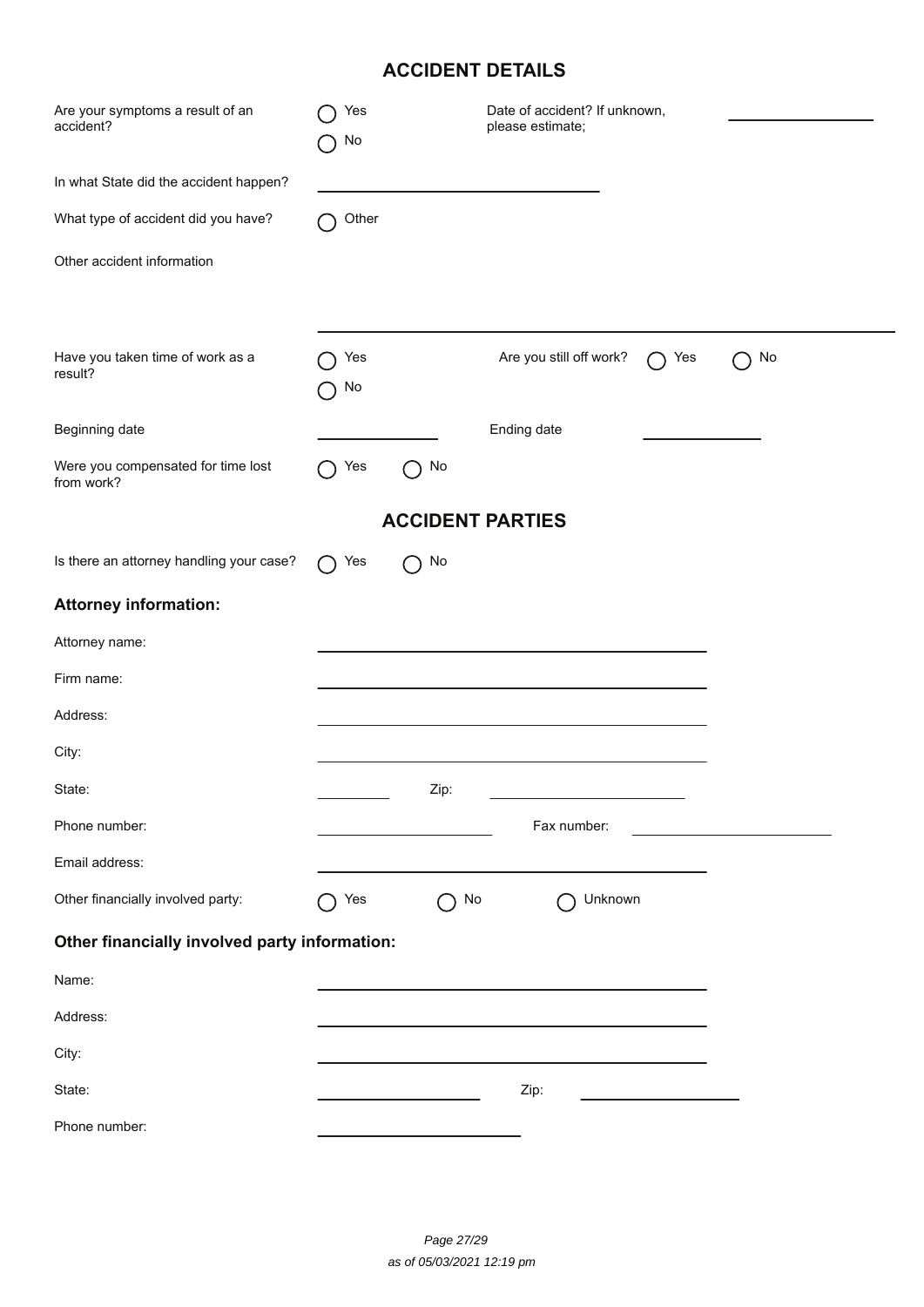| Other insurance party:            | Yes | No | Unknown |
|-----------------------------------|-----|----|---------|
| Other insurance party information |     |    |         |
| Contact name:                     |     |    |         |
| Company name:                     |     |    |         |
| Address:                          |     |    |         |
| City:                             |     |    |         |
| State:                            |     |    | Zip:    |
| Phone number:                     |     |    |         |
| Fax number:                       |     |    |         |
| Email address:                    |     |    |         |
| Claim number:                     |     |    |         |